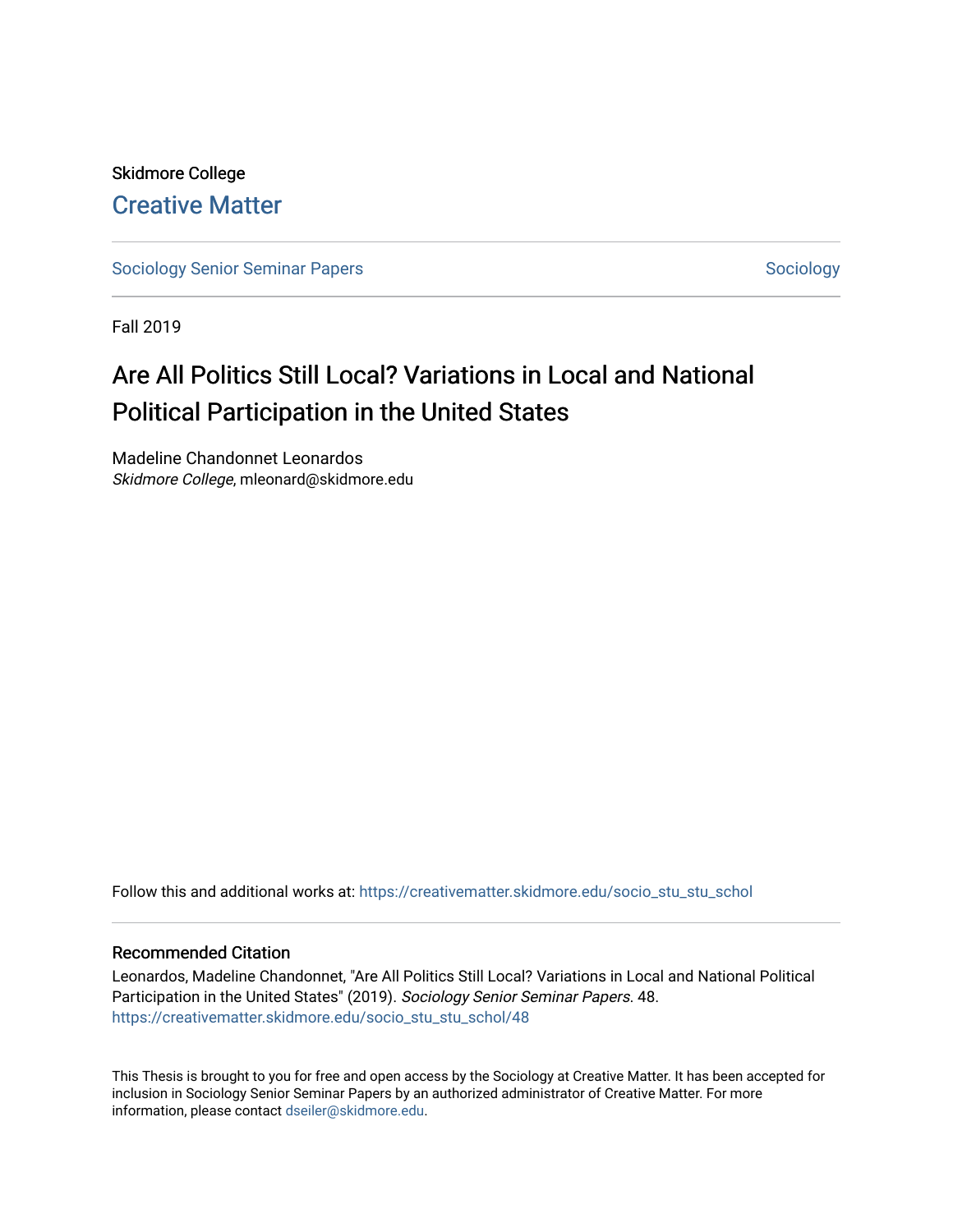Running Head = POLITICAL PARTICIPATION

## **Are All Politics Still Local?**

## **Variations in Local and National Political Participation in the United States\***

Madeline Chandonnet Leonardos

Skidmore College

Word Count  $= 8157$ 

\*Please direct all correspondence to Madeline Leonardos, 815 N. Broadway, Skidmore College, Saratoga Springs, NY 12866. E-mail: mleonard@skidmore.edu.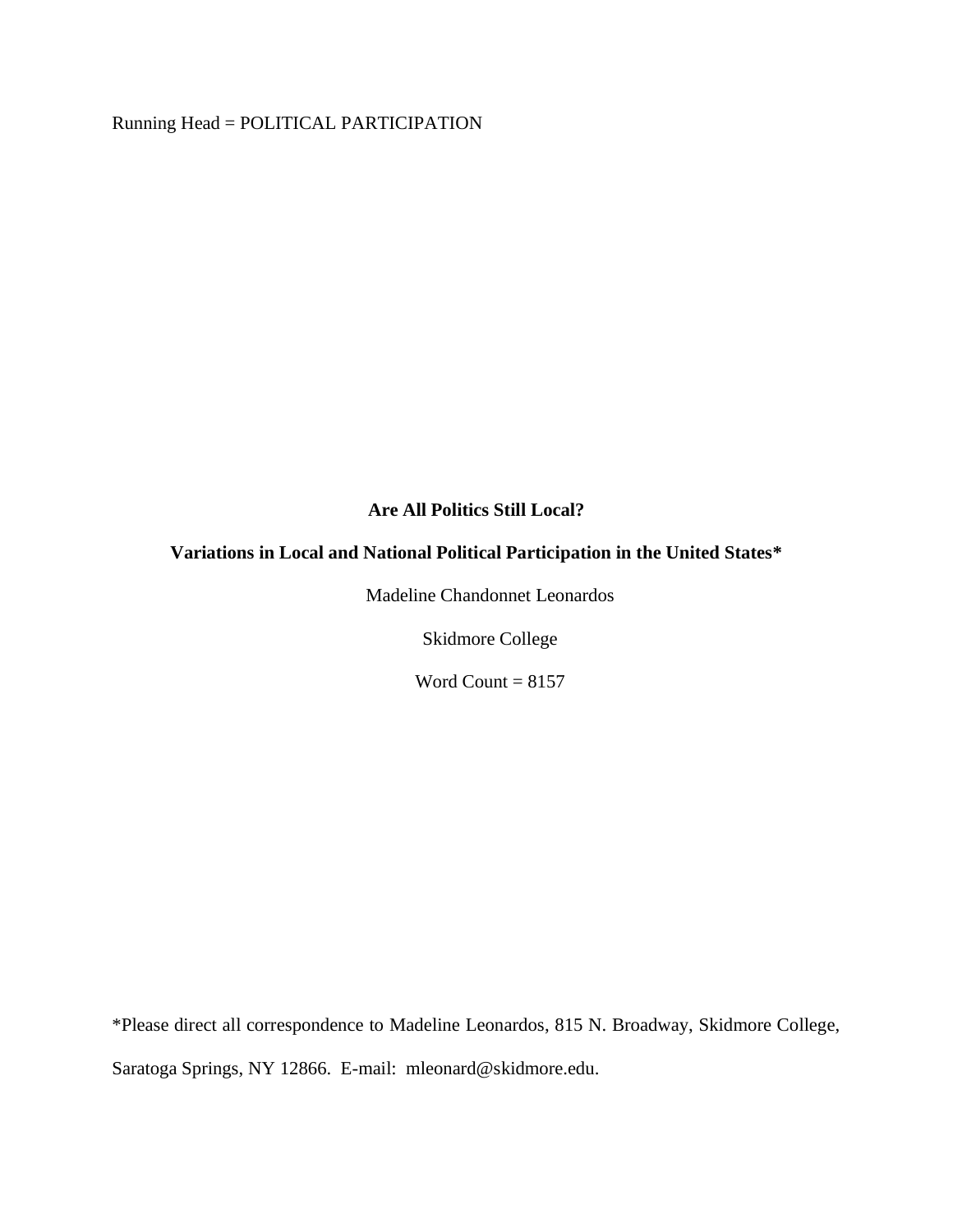#### ABSTRACT

Political participation is an ever-important facet of United States democracy, but do patterns of participation differ from the local to the national level? Do citizens participate more or less in one sphere of politics? This study utilizes data from the American National Elections Study Timeseries Survey from 2016 ( $N = 3447$ ) to examine the differences in local and national political participation based on interest in politics, ideological extremism, and education controlling for religious attendance, race, gender, and age. This study finds that on average, United States citizens participate less in local politics than national politics. Additionally, the regression model for local politics ( $R_2 = .109$ ) is statistically significant ( $p < .01$ ) yet has less explanatory power than the regression model for national politics  $(R_2 = .164)$ , indicating that the independent and control variables are better at explaining variation in national participation. The strongest predictors in the national model were the three primary independent variables of interest. The predictors for the local model included religious attendance and gender. Ideological extremism was significant  $(p < .01)$  in the national model, but not significant in the local model. These findings suggest that there are important discrepancies between local and national participation which should receive additional attention in future research.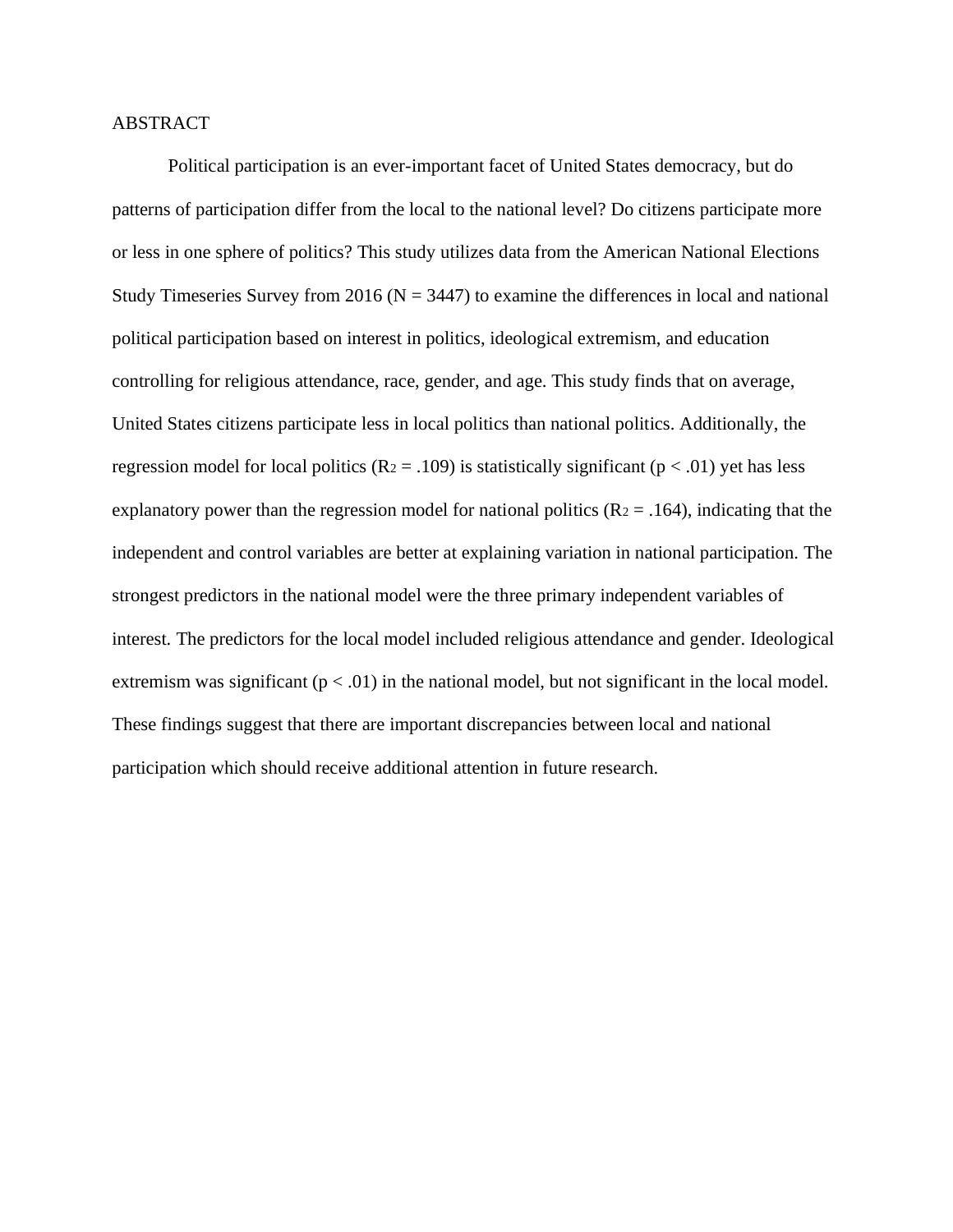#### **Are All Politics Local Still?**

#### **Variations in Local and National Political Participation in the United States**

Political participation is a defining aspect of democracy in the United States. Voting, engaging in campaigns, and attending protests and rallies are some of the ways Americans participate in the political process on the local and national level. However, inequality exists in all forms of political participation as it is generally agreed upon that those with less capital participate less in politics (Hauser 2000; Horowitz 2015; Levine 2017; Weber, Loumakis, and Bergman 2003). Equal representation is valuable because it signifies the health of the democracy, allowing it to work more efficiently for the people it serves (Hubbell 2013; Swanson 2001).

The meaning of politics and political engagement is undergoing a shift. The ways in which Americans interact with politics and political stimuli are fluctuating as well. In the social sciences, education is known as a consistently strong predictor for engagement in politics. However, as the nation's average level of educational attainment increases, the strength of the relationship between education and participation in politics is less certain (Horowitz 2015). Improvements in technology have significantly impacted how individuals connect to politics through social and news online media. The types of political information and how that information is presented to consumers is important in understanding attitudes towards current events and political systems (Wolfsfeld, Yarchi, and Samuel-Azran 2016). Politics are such a large part of everyday life that it can be challenging to pinpoint the most important factors in predicting engagement today. This study aims to test the validity of older theories on political participation using a contemporary perspective and recent data.

While many people acknowledge that political participation is an important facet of democracy, few understand how pervasive inequality in the United States governance processes.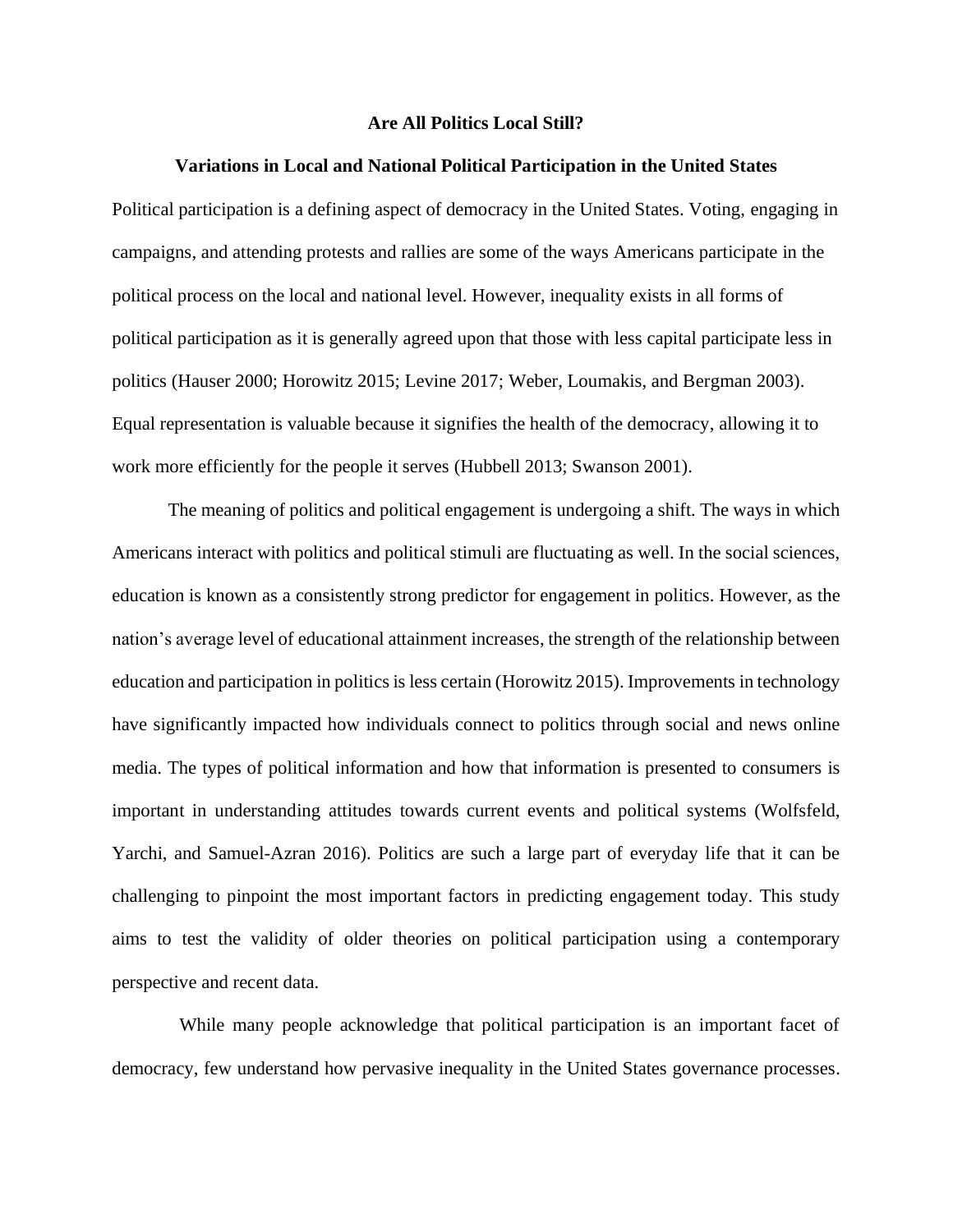There are many different forms of discrimination and silencing in political participation from voter suppression and Gerrymandering to feelings of illegitimacy within the political system and other social factors that disincentivize participation. Disparity in political participation is an issue for several different reasons. Political engagement is an important indicator of the health and legitimacy of a democracy. When there is inequality in political processes, the results will perpetuate that inequality by only representing those who were able to participate. This study emphasizes uncovering the causal mechanisms in this relationship and identifying ways to address inequality in political participation.

While there are many factors of interest when examining disparities in political participation. Interest in politics, political ideology, and education stand encompass the issues and points of contention around understanding political engagement. Previous scholarship generally supports the notion that educational attainment is a strong and significant predictor of political participation, but within our fast-changing political landscape it is uncertain if class markers like education are still strong predictors of engagement. Logically, if someone is interested in politics, they are more likely to engage in politics. However, the meaning of interest and engagement are shifting as media use is dominating social interaction. Polarization and partisanship have become especially relevant in politics since Donald Trump's presidential campaign in 2015. An individual's own partisanship can impact their political participation, but in an increasingly polarized society this can have different implications for an individual's decision to engage or disengage. Therefore, I hypothesize that (1) the more interested in politics a respondent is, the more likely it is that they will participate in national politics, (2) the more interested in politics a respondent is, the more likely it is that they will participate in local politics, (3) the more extreme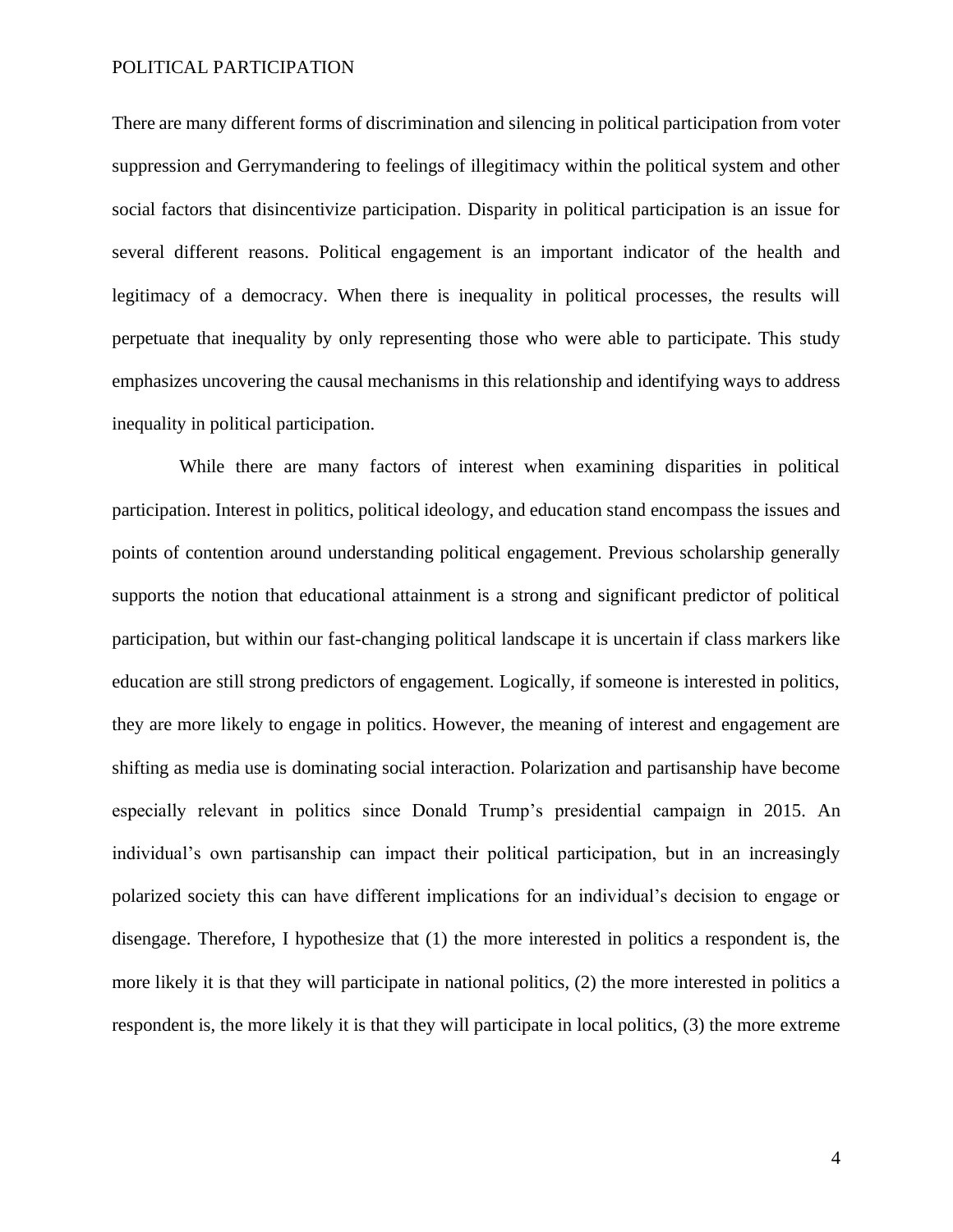a respondent's self-identified political ideology, the more likely they are to participate in national politics.

#### THEORETICAL FRAMEWORK

This study relies on foundational basic theories of political engagement, focusing on how the three independent variables, interest in politics, ideological extremism, and education impact political engagement and participation. One of the main factors in understanding variations in political engagement is exposure to political stimuli: the greater one's exposure to political stimuli, the more likely they are to engage in politics (Almond and Verba 1963; Berelson, Lazarsfeld, and McPhee 1954; Campbell, A., Gurin, and Miller 1954; Lazarsfeld, Berelson, and Gaudet 1944; Milbrath 1965). Level of education, interest in politics, and partisanship or ideology are three of the factors that can explain variation in exposure to political stimuli.

Those who have higher educational attainment will have greater exposure to political stimuli and will therefore participate more in politics (Almond and Verba 1963; Berelson, Lazarsfeld, and McPhee 1954; Lazarsfeld, Berelson, and Gaudet 1944; Milbrath 1965). This relationship is due in part to the fact that those who have completed at least some college will encounter more political stimuli. Individuals also tend to spend more time with those who have educational attainment that is similar to their own, which would increase exposure to political stimuli through the individual's social networks and by interacting with other college educated persons (Almond and Verba 1963; Milbrath 1965). Those who are more interested in politics will seek out more political stimuli than those who are less interested in politics (Berelson, Lazarsfeld, and McPhee 1954; Lazarsfeld, Berelson, and Gaudet 1944; Milbrath 1965). Individuals with strong party or candidate preferences expose themselves to more political stimulus, even if their mind is already made up for an election or political issue (Berelson, Lazarsfeld, and McPhee 1954;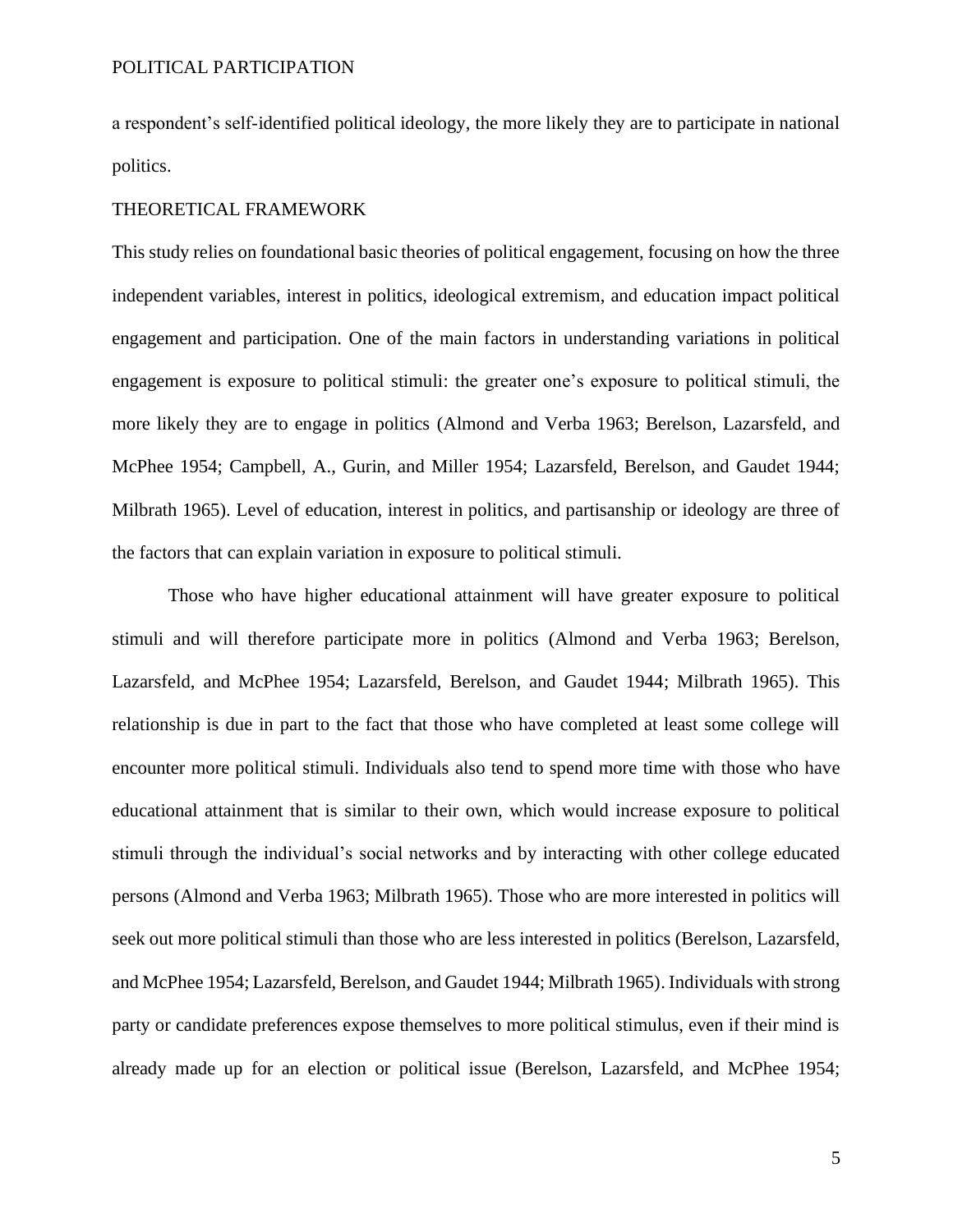Campbell, Gurin, and Miller 1954; Campbell, A. 1960; Lazarsfeld, Berelson, and Gaudet 1944; Milbrath 1965). For the most part, those who identify strongly with a particular partisan group or are extreme in their ideology will seek out political information from similar lenses, and are more willing to seek out non-political information than that of moderates (Almond and Verba 1963; Lazarsfeld, Berelson, and Gaudet 1944; Milbrath 1965). Exposure to political stimuli is the primary causal mechanism for conceptualizing the relationship between education, interest in politics, and ideological extremism and participation in politics. The ways in which demographic characteristics may impact exposure to political stimuli directly or as mediated through interest, extremism, or education is important to consider.

#### LITERATURE REVIEW

Historically, research on political engagement focuses on two broad explanations for variations in participation. The individualist explanation argues that demographics and capital are what account for variation in participation (Laurison 2015; Levine et al. 2018; Schwadel 2012; Shaw, Foster, and Combs 2019). The institutionalist explanation asserts that institutional factors impact participation, such as bureaucratic processes of voting and the "professionalization" of political participation (Farnsley 2000; Hauser 2000; Horowitz 2015; Laurison 2015; Laurison 2016; Schwadel 2012; Shaw, Foster, and Combs 2019) Within these general concepts, researchers analyze the various factors in understanding participation, which for the purpose of this literature review are best captured in the following five themes: inequality, media use and political interest, education, political ideology and extremism, and religious participation.

The lack of literature on local political engagement initially informed the choice to compare local and national engagement in this analysis. Most of the literature on political engagement focuses on aspects of national and electoral politics. This research aims to determine the extent to

6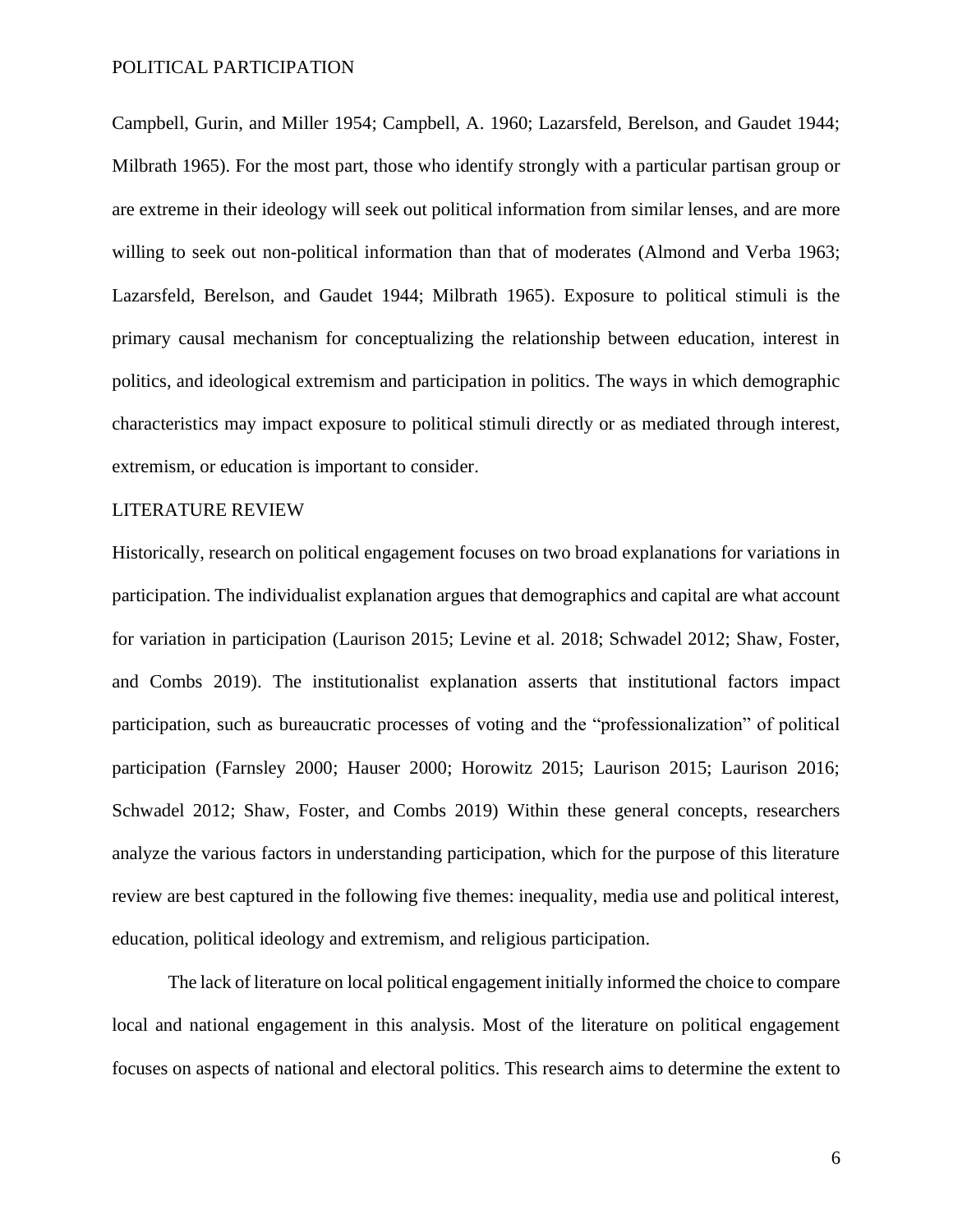which these findings are useful in understanding the aspects of local engagement. Additionally, contemporary research questions the validity of educational attainment as an indicator of political engagement(Laurison 2015). This research will analyze educational attainment (highest degree earned) to test the validity of this measure in explaining political participation. Previous research recognizes a shift in how citizens engage with democracy due to the increased prevalence of technology and online social networks, and that future research should explore political participation in ways that account for interaction with political information online (Gil and Diehl 2019; Wolfsfeld et al. 2016) . Therefore, I hypothesize that: 1) the more interested in politics a respondent is, the more likely it is that they will participate in national politics, (2) the more interested in politics a respondent is, the more likely it is that they will participate in local politics, (3) the more extreme a respondent's self-identified political ideology, the more likely they are to participate in national politics.

#### *Inequality*

On average, people with lower social class, income, and level of education will participate less in politics (Laurison 2015; Laurison 2016; Levine et al. 2018; Schwadel 2012; Shaw, Foster, and Combs 2019) and those with lower social status are more likely to feel they are not a legitimate part of the political system (Laurison 2015; Laurison 2016; Schwadel 2012). This is significant at the individual and community level, where those who live in more 'stable' neighborhoods or areas with higher socio-economic status will have higher rates of participation (Levine et al. 2018).

In Shaw, Foster, and Combs' (2019) study on political participation within the African American and Latinx communities, they found that family poverty was negatively and significantly associated with participation while those with a higher income only increased participation by one tenth of a percent for both groups. Increased education had a notable effect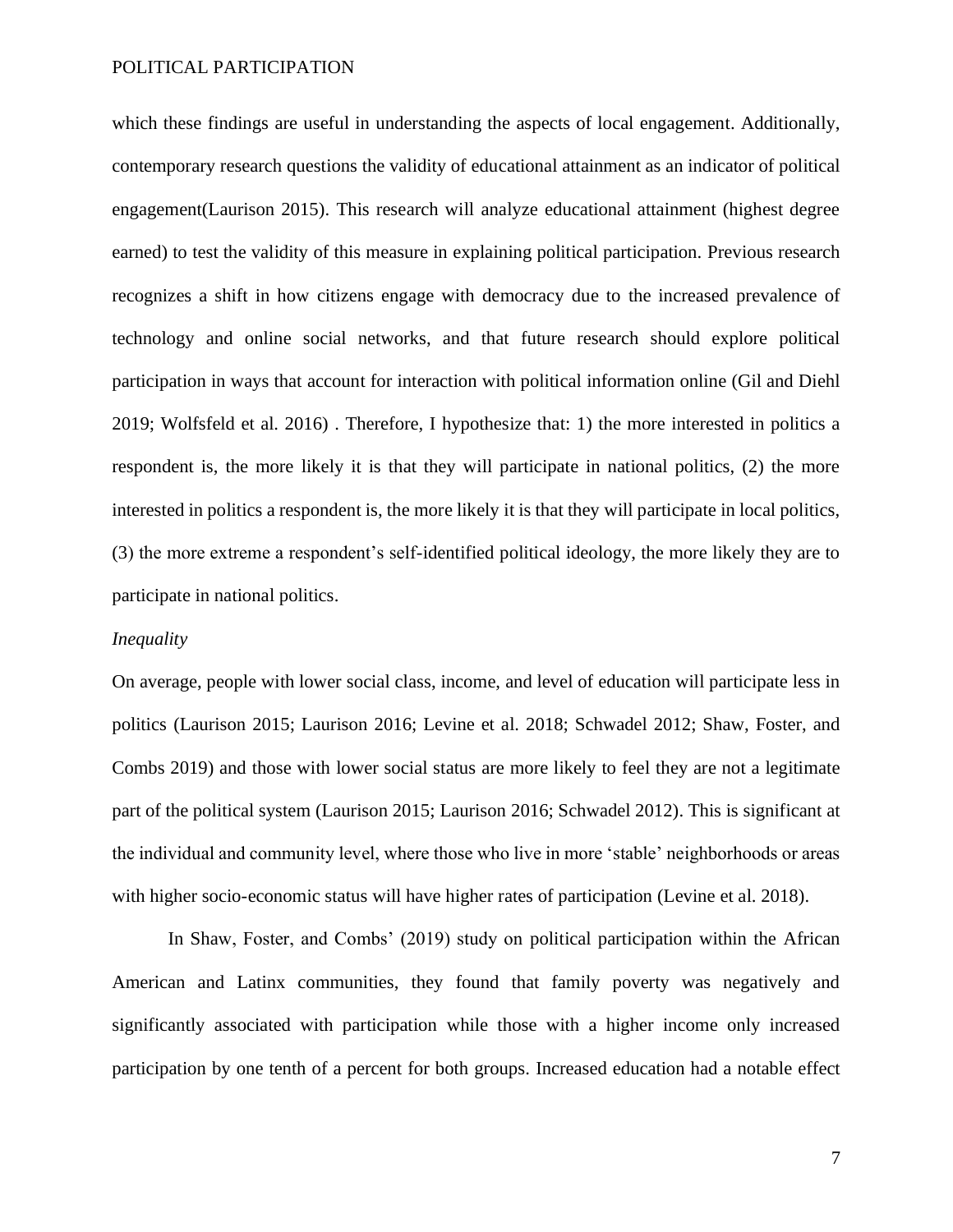on political participation for the respondents, "a one-unit change in education increases political participation 66% for Blacks and 71% for Latin[x]."(Shaw et al. 2019:666). Education could be a better way of operationalizing social status or capital in the context of political participation because of the ways access to and participation in education may indicate higher social status and greater forms of capital. However, there is disagreement in the literature on the reliability of education's explanatory power for political participation. Laurison (2015) argues that inequality in participation is not explained by variation in education, occupational prestige, or other forms of 'cognitive' capital. Instead Laursion (2015) contends that the relationship between income and participation is mediated by feelings of legitimacy within democracy and formal participation in politics. Level of education may or may not be a predictor for political participation, which this research aims to test using more recent data.

#### *Media Use and Political Interest*

The internet and access to news online can impact how individuals engage with politics (Boulianne 2016; Chang 2018; Morris and Morris 2017; Wolfsfeld et al. 2016). The ways citizens encounter online news and the amount of political information we consume can impact how we feel about and interact with politics (Boulianne 2016; Chang 2018; Morris and Morris 2017; Wolfsfeld et al. 2016). The literature has some conflicting and overlapping findings regarding how media use can predict engagement in politics. Boulianne (2016) found that media use indirectly impacts political engagement, where online news increases political awareness which then affects engagement. Chang (2018), Wolfsfeld et al. (2016), and Morris and Morris (2017), focus on the variations in how citizens navigate online news sources, and its impact on engagement in politics.

Chang's (2018) application of "media malaise theory" argues that oversaturation of media can cause citizens to be more dissatisfied with democracy, lose trust in the government, and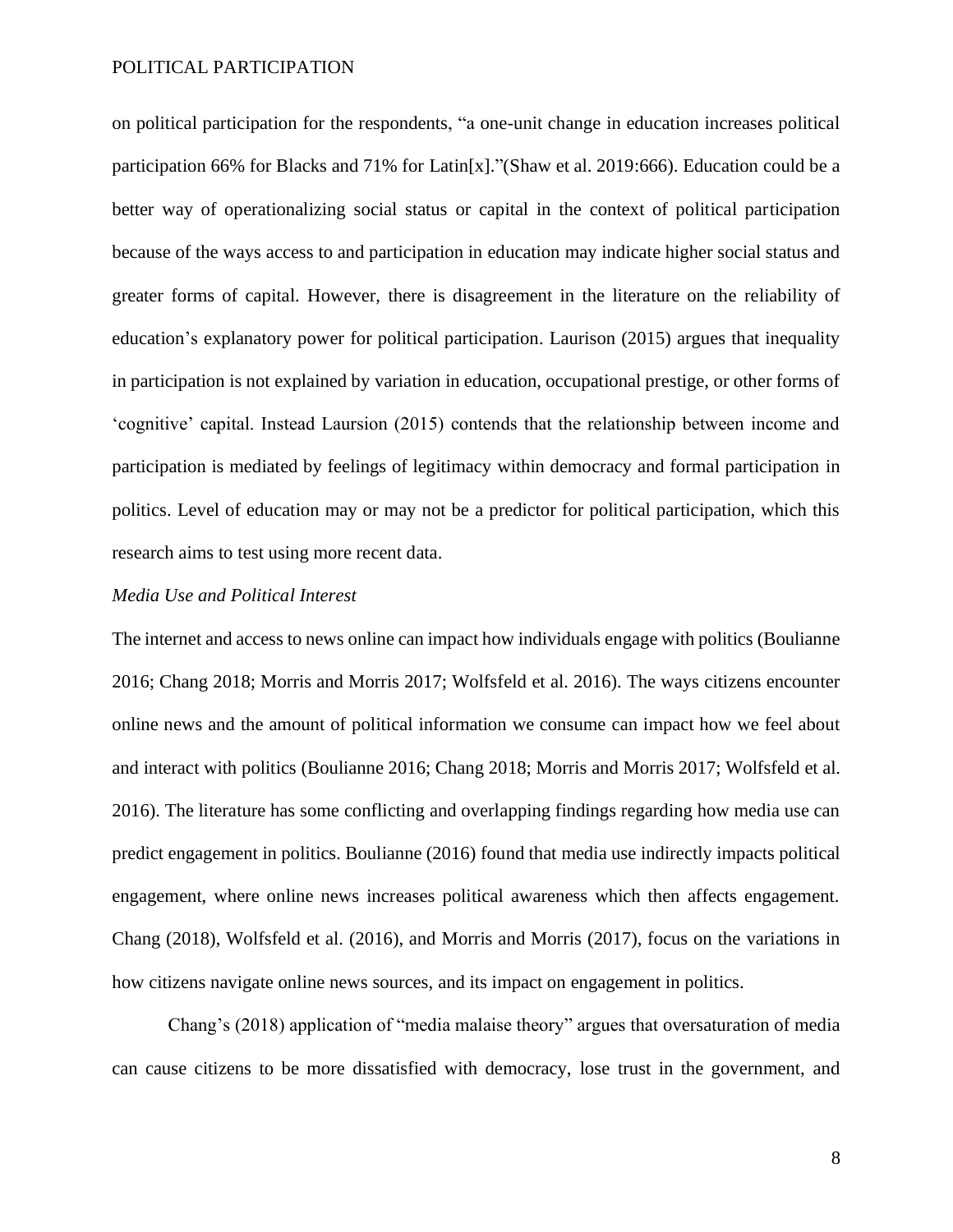participate less in politics. However, the same study found the opposite in their results, which support the "virtuous circle theory". This theory posits that increased exposure to different news sources establishes interest in politics and fosters political engagement. Wolfsfeld et al. (2016) build upon this with the concept of "political information repertoires" which explains that the more diverse and expansive one's news and media sources, the more they will participate in politics. Overall, it is agreed that the more exposed one is to different news sources and political information, the greater their participation and interest in politics will be (Boulianne 2016; Chang 2018; Wolfsfeld et al. 2016).

Morris and Morris (2017) explore whether there is a difference in citizens who encounter news purposefully or accidentally. In their analysis of Pew Research Center's Biennial Media Consumption Studies (1998-2012), they found that the rate of accidental exposure to political information has increased significantly. Those with higher socio-economic status who are accidentally exposed to political information more frequently have higher participation in politics overall (Morris and Morris 2017).

Levinsen and Yndigegn (2015) explore what factors impact the types of political discourse individuals engage in with their family, friends, and peers. They argue that the way young people are socialized into politics through political discourse with family members and caretakers can be important in understanding their political participation throughout the rest of their lives. Overall, Levinsen and Yndigegn (2015) found through conducting a survey and several qualitative interviews that "young people who feel that their father, mother or friends, respectively, hold more distant political views are less likely to engage in political discussions with each of them"(72). Interest in politics is a primary mediating effect of media exposure on political engagement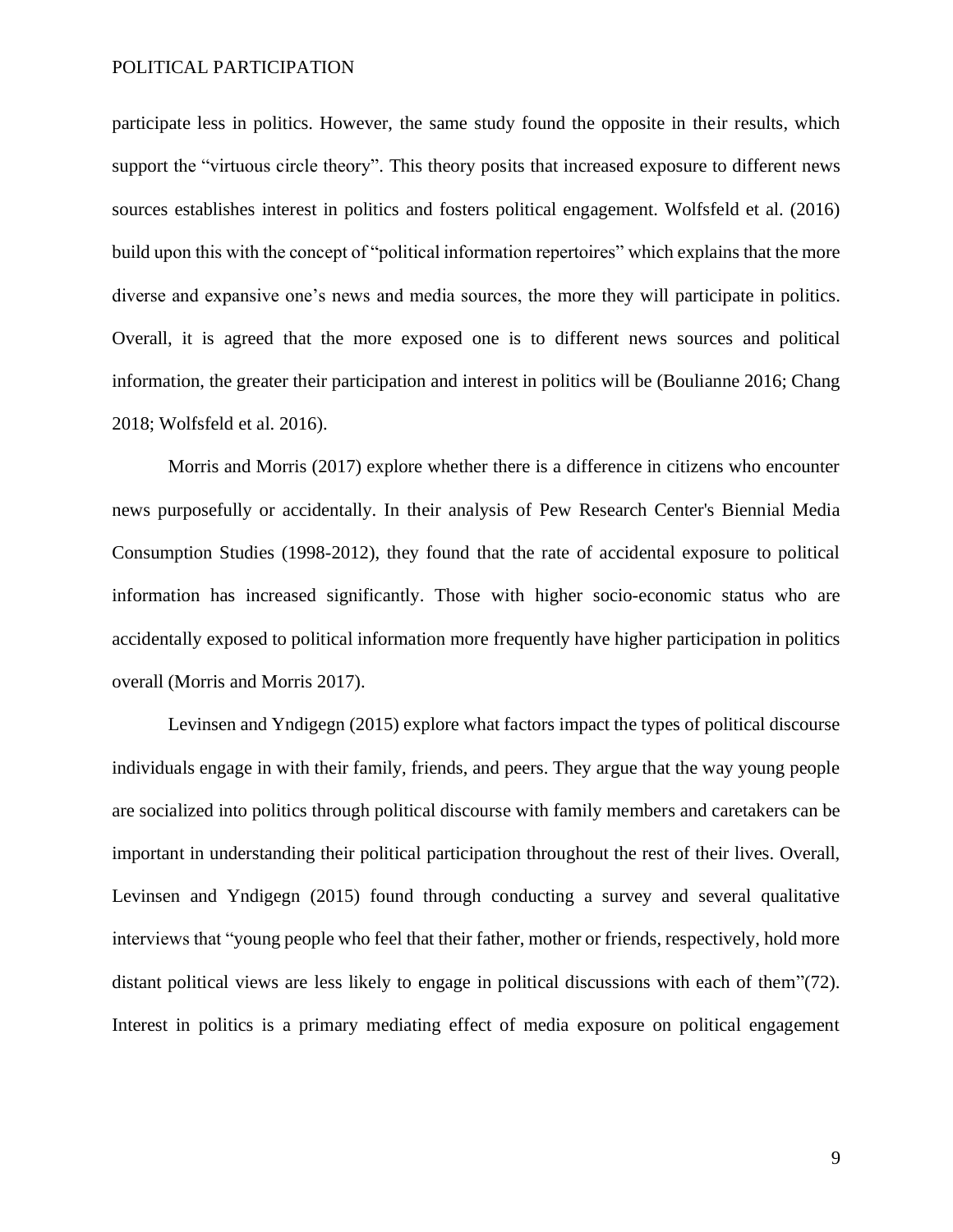(Boulianne 2016; Chang 2018; Wolfsfeld et al. 2016), informing the choice to focus on interest in politics as a primary independent variable.

#### *Education*

Education is often used in social science as an indicator of social class and socio-economic status in American society. However, as the national average educational attainment increases, the legitimacy of education in predicting political participation is less certain (Campbell, C. and Horowitz 2016; Horowitz 2015) However, both Campbell and Horowitz (2016) and Horowitz (2015) use and test education to predict political participation and political attitudes. Horowitz's 2015 study found that there was a non-significant and negative relationship between education and participation in politics, meaning that those with greater educational attainment participate less in politics. Horowitz (2015) explains that the reason for this unexpected relationship is because there variation in educational attainment across socio-economic, racial, and gender groups is decreasing. College attendance has a statistically significant impact on sociopolitical attitudes but does not significantly impact political ideology (Campbell and Horowitz 2016). Education does have important implications for how individuals engage with politics, but there is disagreement in the literature on the extent to which education can predict variations in participation.

Earlier literature on political engagement commonly includes educational attainment as one of the strongest predictors of participation in politics. Hauser's (2000) study reflects this finding and argues that educational attainment and "cognitive ability" are important in understanding political participation. They found that education is a proxy measure for cognitive ability or intelligence, the actual predictor of political participation. However, the findings in Hauser's (2000) study reflect findings that have since been disproved by more recent studies and survey data. Primarily, this concept of 'cognitive capital' is now understood as outdated because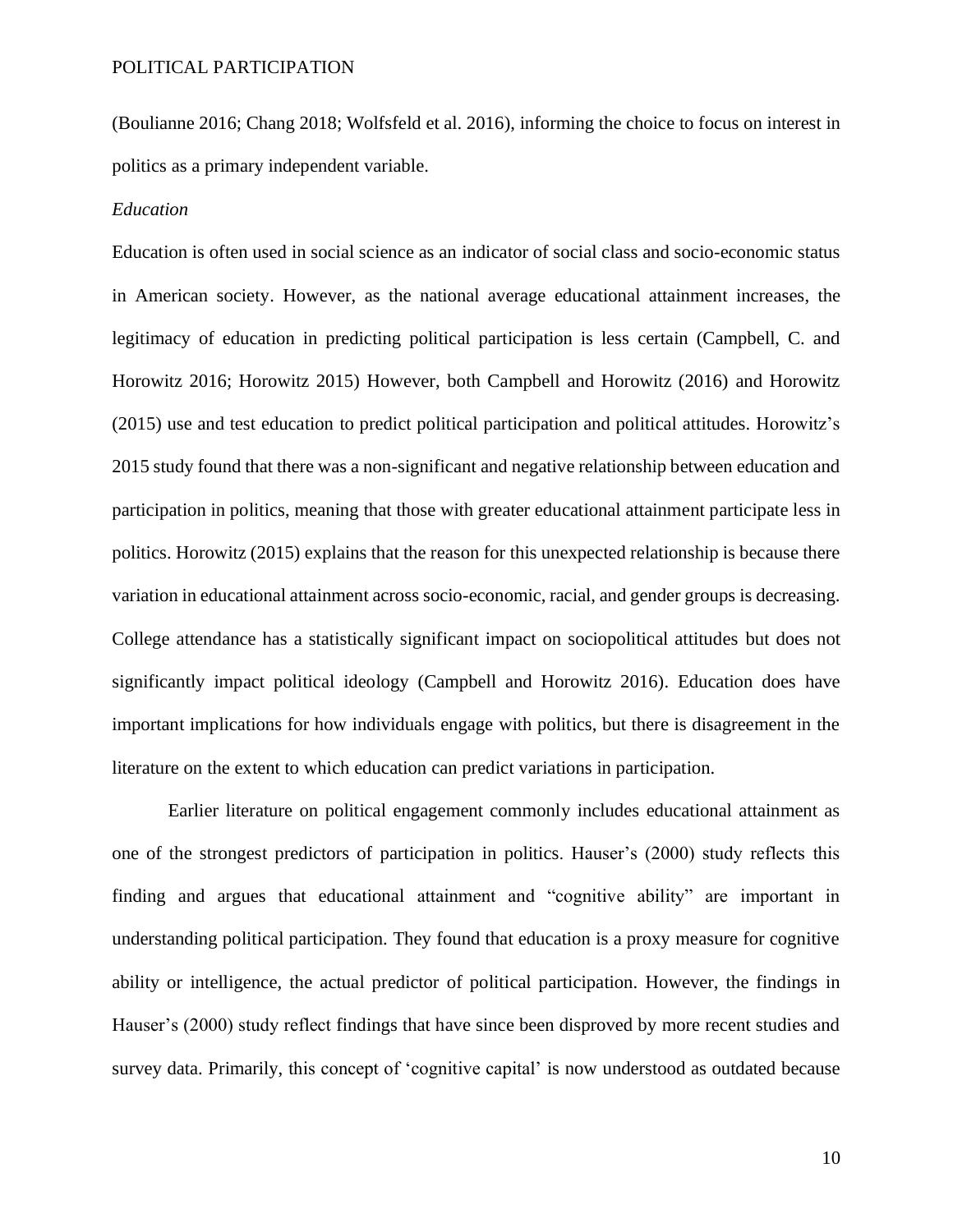of its reliance on classist conceptions of capital. This study aims to test educational attainment as a predictor of political participation while controlling for gender, race, and other variables.

# *Political Partisanship and Strength of Party Affiliation*

Political partisanship is an increasingly complicated and nuanced facet of American society. Our partisanship can be dictated by several factors and impacts how one engages and views politics as a whole. However, the strength of party identification could be more important than simply knowing which party someone supports. There is a relationship between ideological extremism and public participation (Baldassarri 2011; Pacewicz 2015; Whitford, Yates, and Ochs 2006). However, the direction of this relationship is nuanced and somewhat debated in the literature. Whitford et al. (2006) find that ideological polarization in the social environment is what impacts civic participation whereas Baldassari (2011) found that "group members, especially those with multiple memberships, have grown consistently more extreme in their political identities, even as group types are becoming more ideologically heterogeneous" (Baldassarri 2011:631). There is evidence for group and civic participation as well as ideological polarization as potential causal mechanisms in this relationship. In an increasingly polarized environment in the United States, there is reason to believe that ideological extremism could be especially important in understanding political participation as reported during the 2016 election. This study will examine ideological extremism as a predictor of participation in local and national politics.

#### *Religious Participation*

Religious belonging and participation can increase civic and political engagement (Farnsley 2000; Robnett and Bany 2011). Religious services attendance can measure how engaged an individual is in their local community, which can predict their participation in politics locally and nationally (Robnett and Bany 2011). Churches are often integrated into the fabric of local communities and

11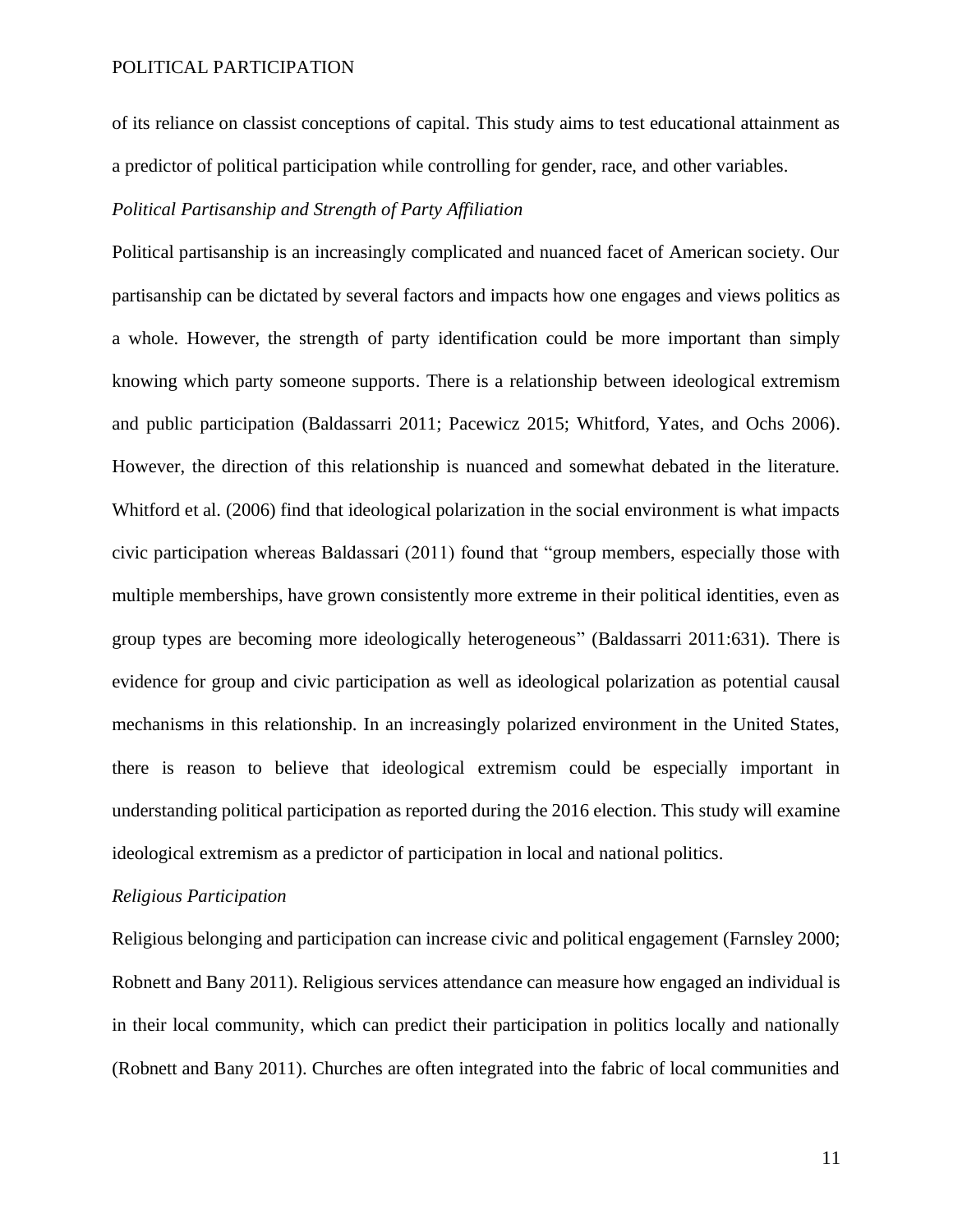government affairs, therefore, church congregations often act as interest groups or advocates for specific types of political change (Fitzgerald and Spohn 2005; Robnett and Bany 2011). Because churches play a crucial role in leading local communities, members of a congregation are often predisposed to engage in local politics, and as a result, national politics.

However, political engagement within church congregations magnifies the gender difference in participation, whereby women in church congregations are significantly less likely to be politically engaged than their male counterparts, and are overall more likely to engage locally rather than nationally (Robnett and Bany 2011). This is in part due to how organized religion reinforces traditional gender roles, but largely due to differences in gender socialization around politics and civic engagement (Coffé 2013). This study includes both gender and religious participation as control variables to account for the variation in participation these variables may predict.

The literature generally agrees on what types of identities, forms of capital, and political inclinations or preferences can lead to greater participation in politics. The most significant point of contention is around the question of educational attainment as a valid predictor of variation in political participation. The literature raises questions about whether exposure to those with different political beliefs than your own increases or decreases polarization. Few studies explore the potential differences between local and national participation. This research will focus on what can predict variation in local and national political engagement, but more specifically on how those variations differ from one sphere to the other.

#### **METHODS**

*Sample*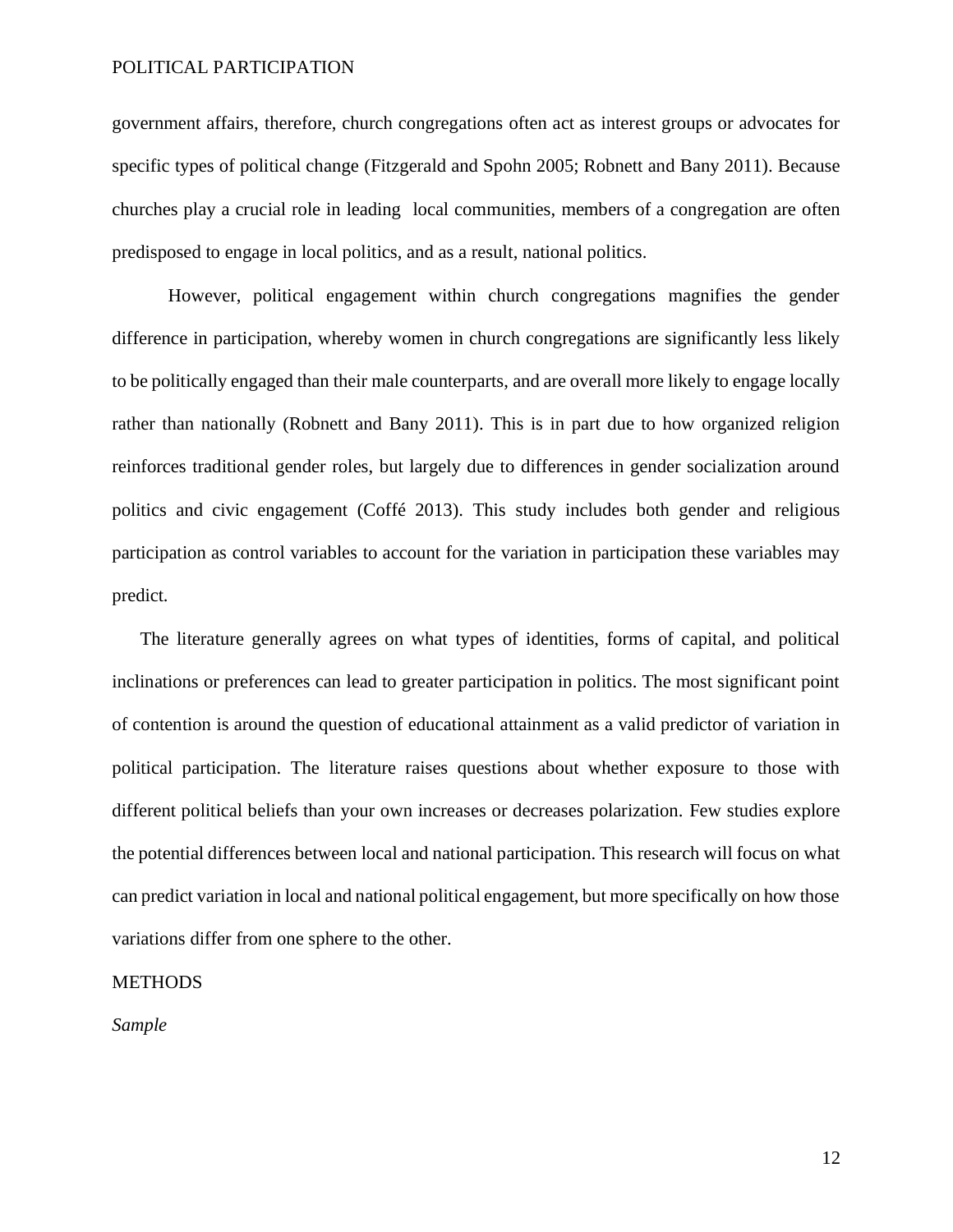This study uses the American National Elections Survey (ANES) data from the 2016 Timeseries (Hutchings and Jackman 2016).The 2016 Timeseries interviews completed pre-election starting in September of 2016, and again conducted post-election in November of 2016. The sample size of this study is 3447 respondents after removing missing data from the total sample size of 4270. The ANES unit of analysis is the individual, and the population of interest is adults who are 18 years or older, English speaking, and non-institutionalized. The ANES utilizes a pre and post-election survey model to gauge opinions around elections, sociopolitical attitudes, and demographic characteristics that are time specific to a particular presidential election. These surveys monitor public opinion over several years by asking the same questions and types of questions each time the survey is conducted. The ANES uses multiple forms of sampling to form their population for analysis. Since interviews are conducted in person and usually in the respondent's home, the ANES utilizes stratified cluster sampling, a simple random sample within specific regions of the country, so that interviews are more easily conducted. The ANES also utilizes within household sampling to ensure that they are only interviewing one eligible participant per household. In turn, this helps control for the effects of household or familial socialization on socio-political attitudes. The ANES employs a wide variety of modules that interrogate respondent's demographics, voting behavior, political engagement, and relevant political attitudes and opinions. More information on the ANES can be found at [www.electionstudies.org.](http://www.electionstudies.org/)

#### *Measurement*

The concepts of interest in this study are interest in politics, party, educational attainment, engagement in local politics, and engagement in national politics. Using variables from the ANES, these concepts are operationalized using either with a single variable, or by creating an index of multiple variables to better capture the respondent's opinions and experiences. Indices were

13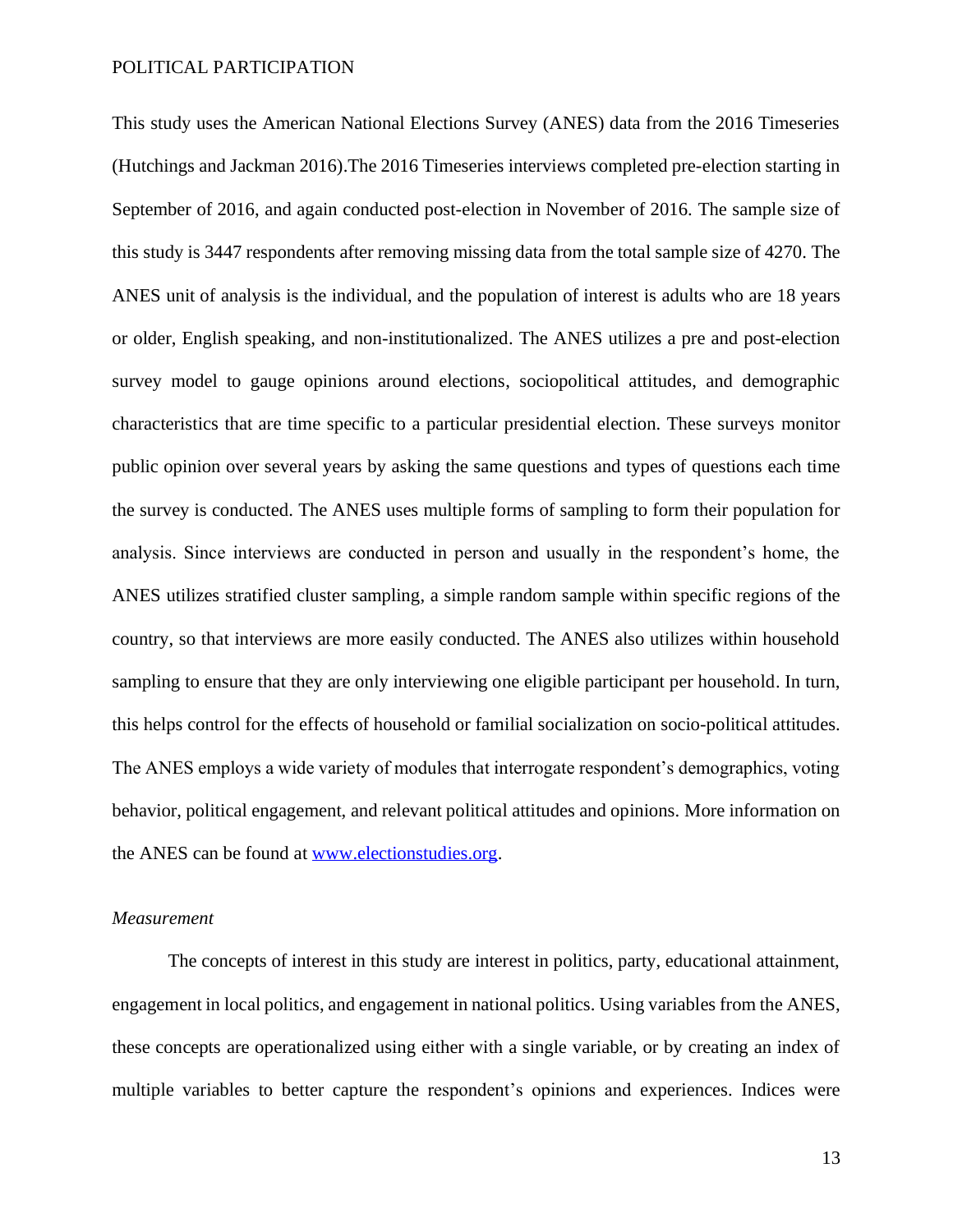created for political engagement and political interest as these are more difficult to capture in a single variable. The dependent variables (participation in local politics and participation in national politics) are both ordinal and are measured on scales from no participation to high participation. *Independent Variables*

Two questions from the ANES were used to construct the index for interest in politics. The first question asks, "Some people don't pay much attention to political campaigns. How about you? Would you say that you have been interested in the political campaigns so far this year? 1. Very much interested, 2. Somewhat interested, 3. Not much interested." The second question for the index asks, "How interested would you say you are in politics? 1. Very interested, 2. Somewhat interested, 3. Not very interested, 4. Not at all interested." These two variables were reverse coded so that the high value will represent the highest level of interest and the low value will represent the lowest level of interest. Once missing data was removed and the two variables were combined, the final variable acts as an index measuring political interest for the final analyses.

The 2016 ANES asks respondents, "Where would you place yourself on this scale, or haven't you thought much about this? 1. Extremely liberal, 2. Liberal, 3. Slightly liberal, 4. Moderate; middle of the road, 5. Slightly conservative, 6. Conservative, 7. Extremely conservative, 99. Haven't thought much about this." This variable, once recoded, will measure ideological extremism, a scale from one to four where one signifies a moderate political ideology and four represents an extreme political ideology. Those who identify themselves as either extremely liberal or extremely conservative will be coded as a four, those who identify as either liberal or conservative will be coded as a three, those who identify as either slightly liberal or slightly conservative will be coded as a two, and those who identify as either moderate or report that they "haven't thought much about this" will be coded as a one. I will incorporate those who responded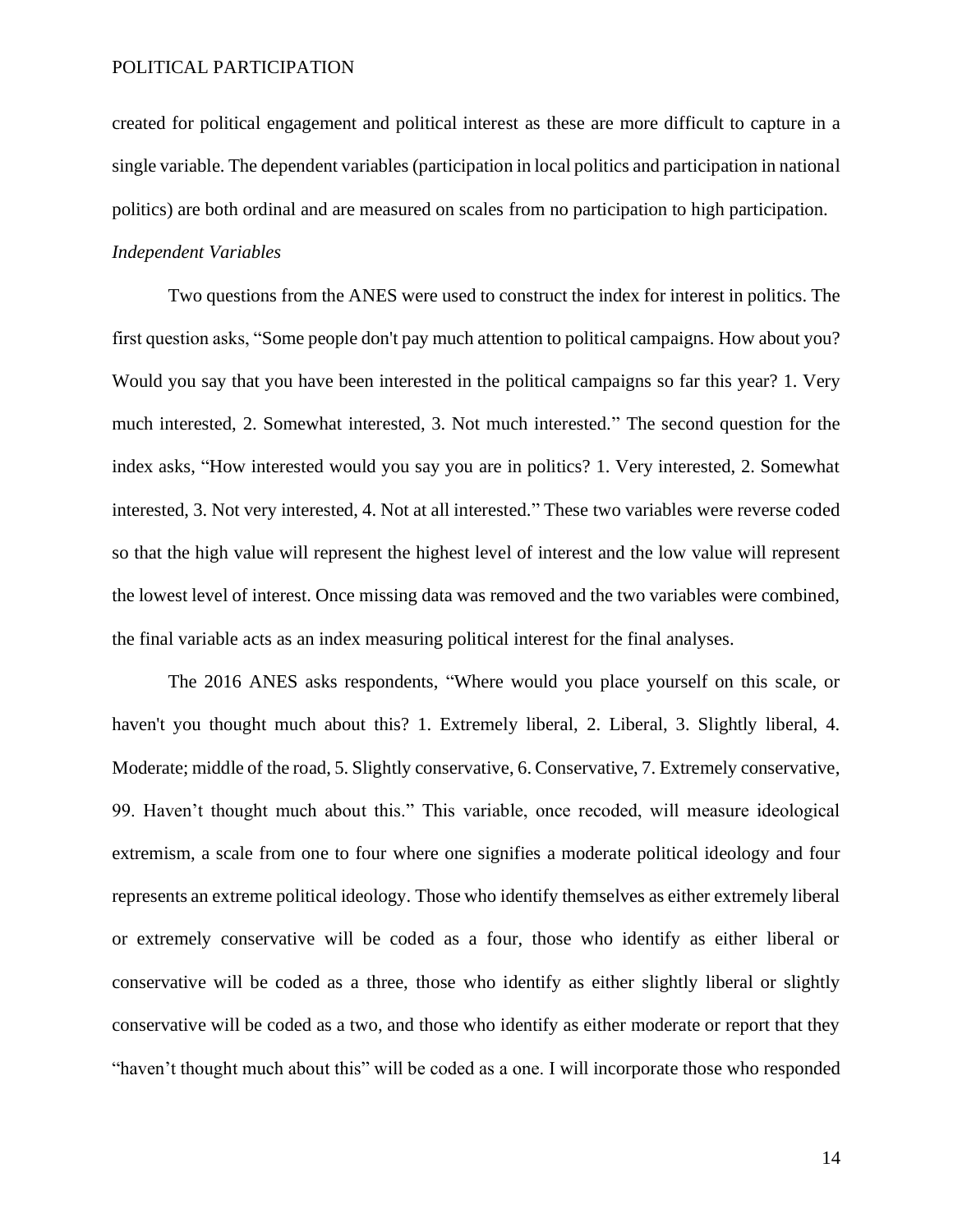saying they "haven't though much about this" with those who have moderate or non-extreme ideology because if they haven't thought much about their partisanship, it is reasonable to assume they are less extreme in their political ideology.

The following variable asks respondents what their highest level of educational attainment is with this question, "What is the highest level of school you have completed or the highest degree you have received? 1. Less than 1st grade, 2. 1st, 2nd, 3rd or 4th grade, 3. 5th or 6th grade, 4. 7th or 8th grade, 5. 9th grade, 6. 10th grade, 7. 11th grade, 8. 12th grade no diploma, 9. High school graduate - high school diploma or equivalent (for example: GED), 10. Some college but no degree, 11. Associate degree in college - Occupational/vocational program, 12. Associate degree in college -- Academic program, 13. Bachelor's degree (For example: BA, AB, BS), 14. Master's degree (For example: MA, MS, MEng, MEd, MSW, MBA), 15. Professional School Degree (For example: MD,DDS,DVM,LLB,JD), 16. Doctorate degree (For example: PhD, EdD)." This is an ordinal variable which measures highest degree earned rather than the number of years of education received. Categories 11 and 12 will be collapsed into one category, because they both signify the same level of education.

#### *Dependent Variables*

To measure engagement in local politics, the following Yes/No variables were combined into a scale, "During the past 12 months, have you worked with other people to deal with some issue facing your community? 1. Yes, 2. No.", "During the past 12 months, did you attend a meeting about an issue facing your local community or schools? 1. Yes, 2. No.", "What about an elected official on the state or local level, such as a governor, mayor, or a member of the state legislature or city council, or someone on the staff of such an elected official? Have you contacted such a person in the past twelve months? 1. Yes, 2. No.", "And what about a non-elected official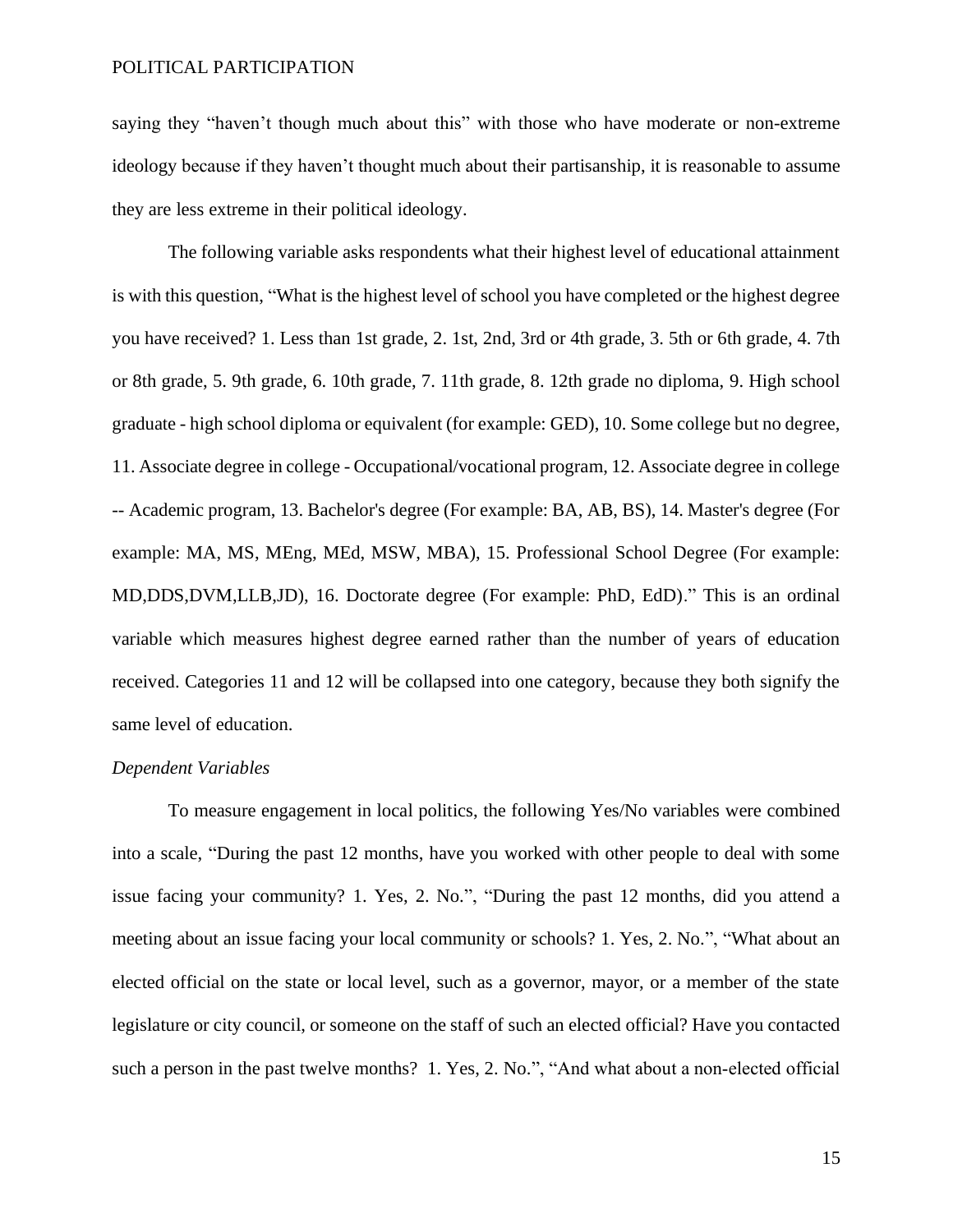in a state or local government agency? Have you contacted such a person in the past twelve months? 1. Yes, 2. No." Each of these Yes/No variables were recoded into dummy variables where a "no" response is coded as zero and a "yes" response is coded as one. The scale will range from zero to four where a zero indicates that the respondent answered no to all of the above questions, and a four signifies that they replied yes to all of them.

To measure engagement in national politics, the following Yes/No variables were combined into a scale: "In the past twelve months, have you contacted a federal elected official, such as a member of Congress or the President, or someone on the staff of such an official? 1. Yes, 2. No.", "And what about a non‐elected official in a federal government agency? Have you contacted such a person in the past twelve months? 1. Yes, 2. No.", "In 2012 Barack Obama ran on the Democratic ticket against Mitt Romney for the Republicans. Do you remember for sure whether or not you voted in that election? 1. Yes, 2. No.", "Did you go to any political meetings, rallies, speeches, dinners, or things like that in support of a particular candidate? 1. Yes, 2. No." Using the same process for the local participation measure, all four questions will be recoded into dummy variables where a "no" response is coded as zero and a "yes" response is coded as one. The scale will range from zero to four where a zero indicates that the respondent answered no to all of the above questions and where a four signifies that they replied yes to all of the questions.

#### **FINDINGS**

#### *Univariate Results*

Table 1 displays the means, standard deviations, maximum, and minimum values of all variables. According to Table 1, the mean for the independent variable "Interest in Politics" was a score of three, where a score of one signifies a respondent is not interested in politics and a score of four signifies the respondent is very interested in politics. The standard deviation is .774 indicating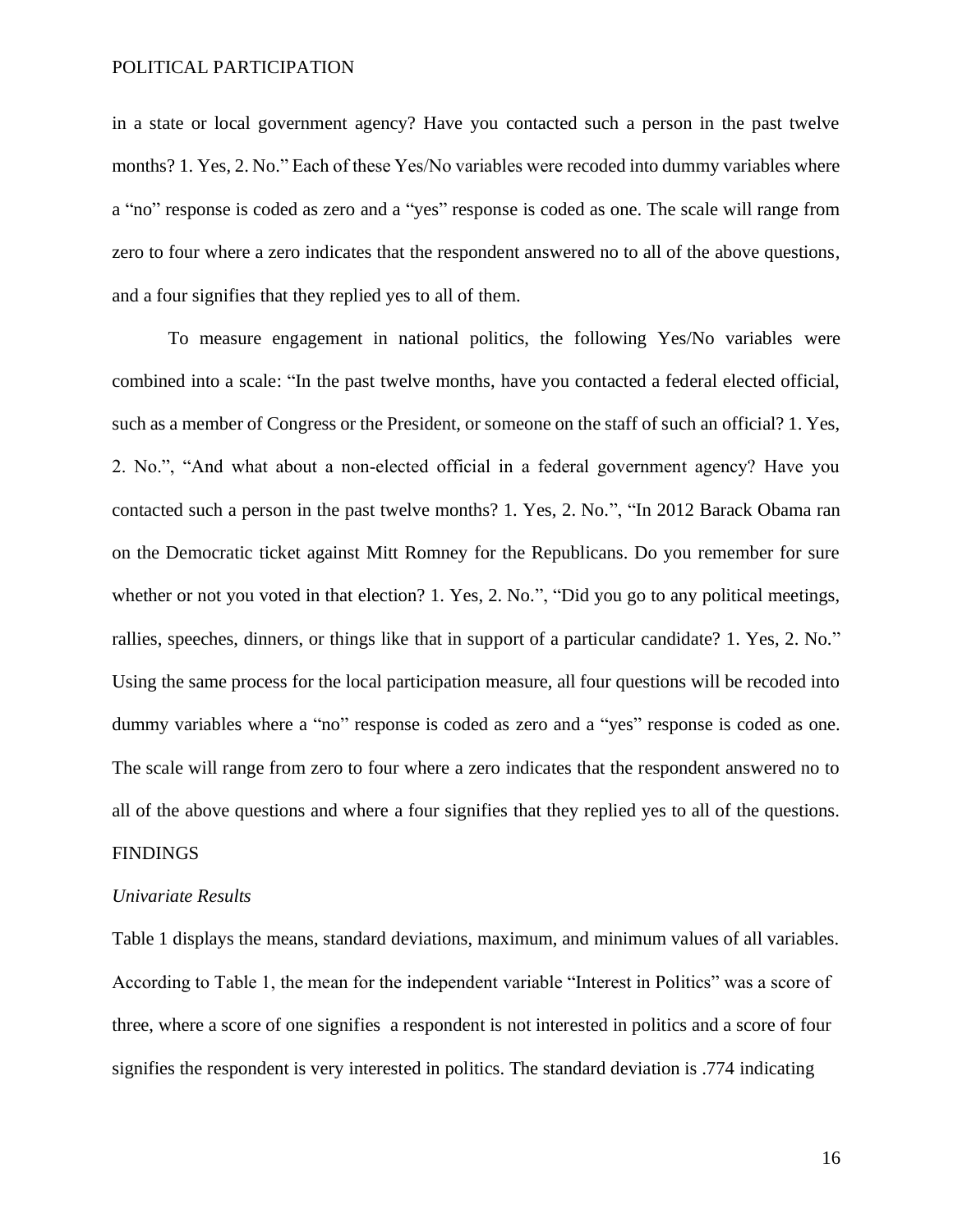that two-thirds of respondents fall between a rating of two and 3.5, therefore, the majority of respondents reported to be moderately interested in politics. The distribution on the interest in politics variable is displayed in Figure 1. Looking again at Table 1, the mean score on the ideological extremism index is two, where four is the most ideologically extreme and one is ideologically moderate. The standard deviation is one, signifying that on average, two-thirds of respondents identify as moderate to somewhat extreme in their ideology. As shown in Figure 3 only about eight percent of respondents identify as extreme in ideology, and 42% of respondents identify as moderate. The average educational attainment is ten, which indicates that the average respondent has completed at least some college. The distribution on the educational attainment variable is displayed in Figure 2.

> \*\*\*Insert Table 1. about here\*\*\* \*\*\*Insert Figure 1. about here\*\*\* \*\*\*Insert Figure 2. about here\*\*\* \*\*\*Insert Figure 3. about here\*\*\*

Moving on to the control variables, Table 1. and Figure 4. show that the average score on the religious attendance variable is .59. Therefore, 59 percent of respondents report that they do attend religious services, and 41 percent report that they do not. The average age of sample is 49 years old, with a standard deviation of 18 years meaning that two-thirds of respondents are between 31 and 67 years old. The distribution on the age variable is displayed in Figure 5. Table 1 and Figure 6 also show the mean of the race variable, indicating that 73 percent of respondents are white. All other races were encapsulated into a non-white category which represents the remaining 27 percent of the sample. Table 1 also displays the gender variable, "women" and indicates that 53 percent of respondents identify as female.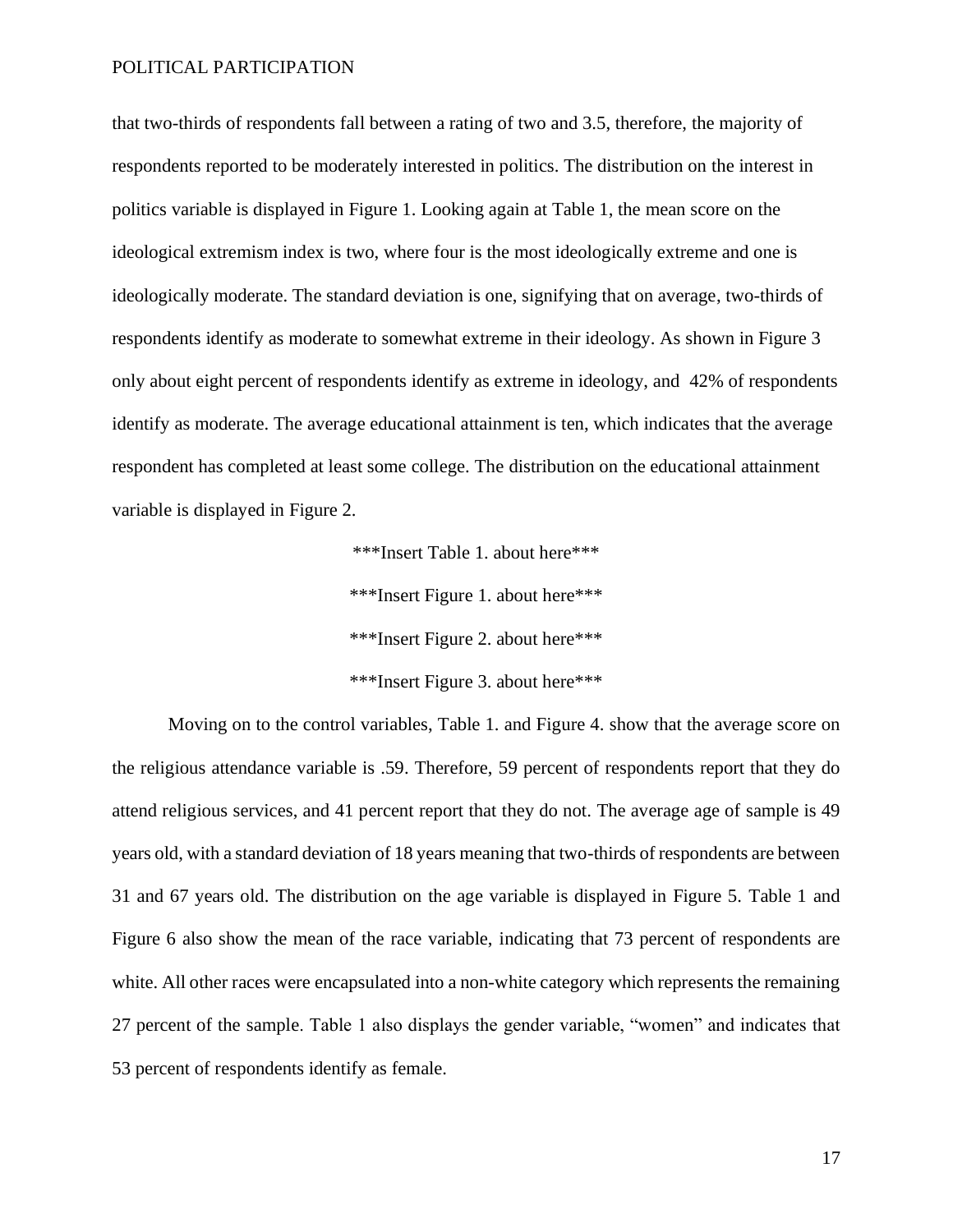\*\*\*Insert Figure 4. about here\*\*\* \*\*\*Insert Figure 5. about here\*\*\* \*\*\*Insert Figure 6. about here\*\*\*

According to Table 1, the means for the two dependent variables measuring engagement in local and national politics are .86 and 1.05 respectively. Each of these variables count how many forms of political participation a respondent did or did not do, so the mean score represents the number of political activities the average respondent engaged in either locally or nationally. The rate of engagement in national politics is slightly higher than engagement in local politics. This is somewhat expected because the national politics variable includes a measure on whether or not the respondent voted in the 2012 election, and presidential elections are one of the more common forms of political participation. The standard deviation for local participation (1.102) signifies that about two-thirds of respondents report to have done between none and two forms of participation locally. The standard deviation for engagement in national politics is .718, indicating that twothirds of respondents have completed between none and two forms of national political engagement. The distribution for both local and national participation is displayed in Figure 7 and Figure 8.

\*\*\*Insert Figure 7. about here\*\*\*

\*\*\*Insert Figure 8. about here\*\*\*

At the bivariate level, all statistically significant correlations were significant at the  $p < .01$ level. Table 2 displays a moderate, positive and statistically significant (.418) relationship between the two dependent variables. National engagement has a moderate, positive and statistically significant (.343) relationship with interest in politics. The relationship between local engagement and interest in politics which was still statistically significant and positive yet weaker than the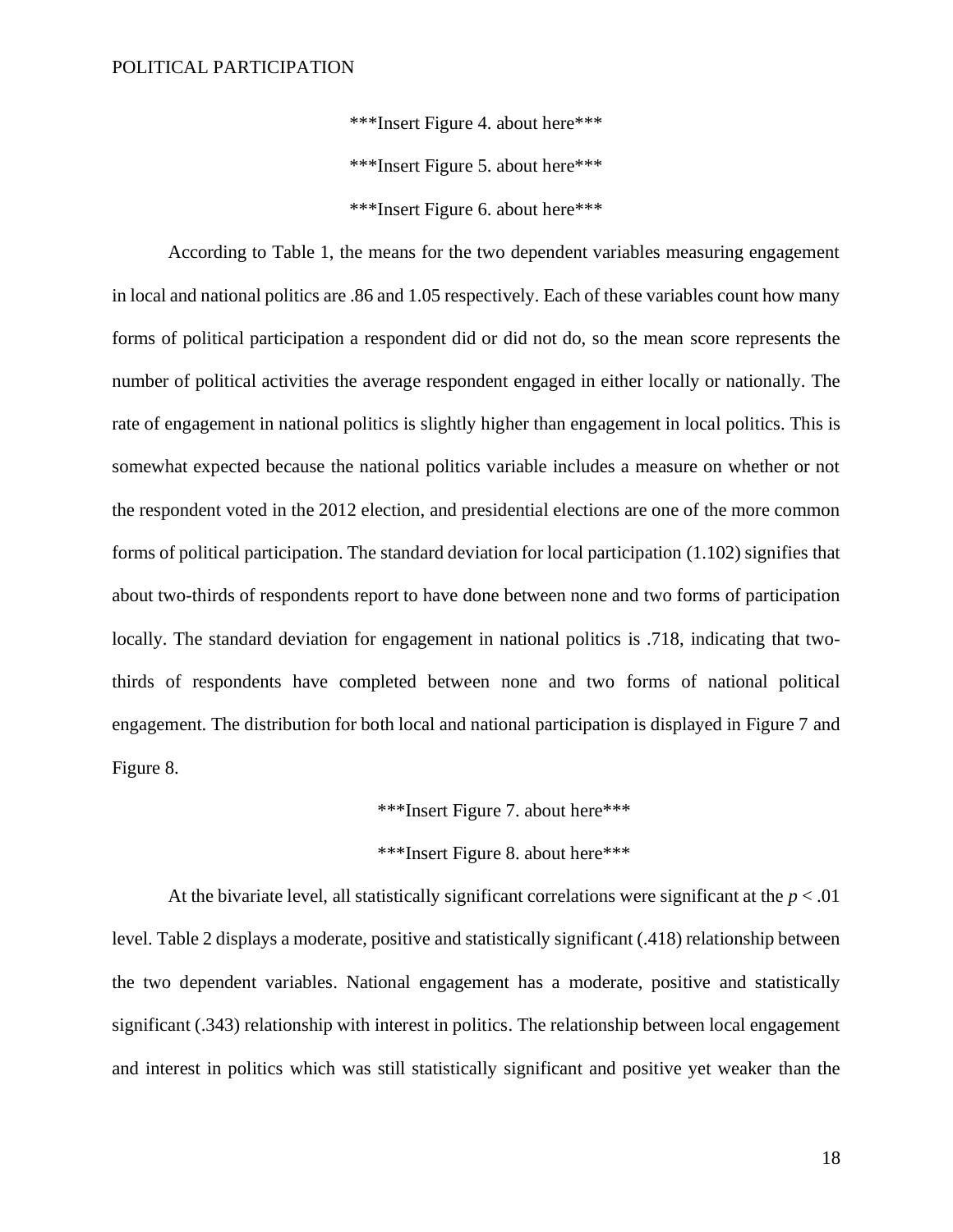national model (.242). Both of these correlations indicate that the more interested in politics a respondent is, the more likely they are to engage both locally and nationally.

Ideological extremism has a positive, weak and statistically significant relationship with national engagement (.219), and a positive, very weak and statistically significant relationship with local engagement (.135), indicating that ideological extremism could be a stronger predictor for national engagement than local engagement on the multivariate level. Ideological extremism has a positive, weak to moderate and statistically significant relationship with interest in politics (.322), which is in line with existing theory on political stimuli exposure. Ideological extremism has a weak to very weak, statistically significant, and positive relationship with race (.152) and age (.069). Ideological extremism has a very weak, negative and statistically significant relationship with gender (-.052), meaning that women are less likely to be extreme in their ideology than men.

Education has positive, weak and statistically significant relationships with national engagement (.226), local engagement (.241), interest in politics (.211), ideological extremism (.217), and race (.150). Degree is more strongly correlated with engagement in local politics, possibly indicating that educational attainment could be a stronger predictor for engagement in local politics than national politics at the multivariate level. There is no statistically significant relationship between education and religious attendance, gender, and age.

Religious services attendance has very weak, positive and statistically significant relationships with both national (.059) and local engagement (.100). Religious services attendance has a slightly stronger correlation with local engagement than national engagement, indicating that whether or not a respondent attends religious services could be a stronger predictor for engagement in local politics than national politics at the multivariate level. There is no statistically significant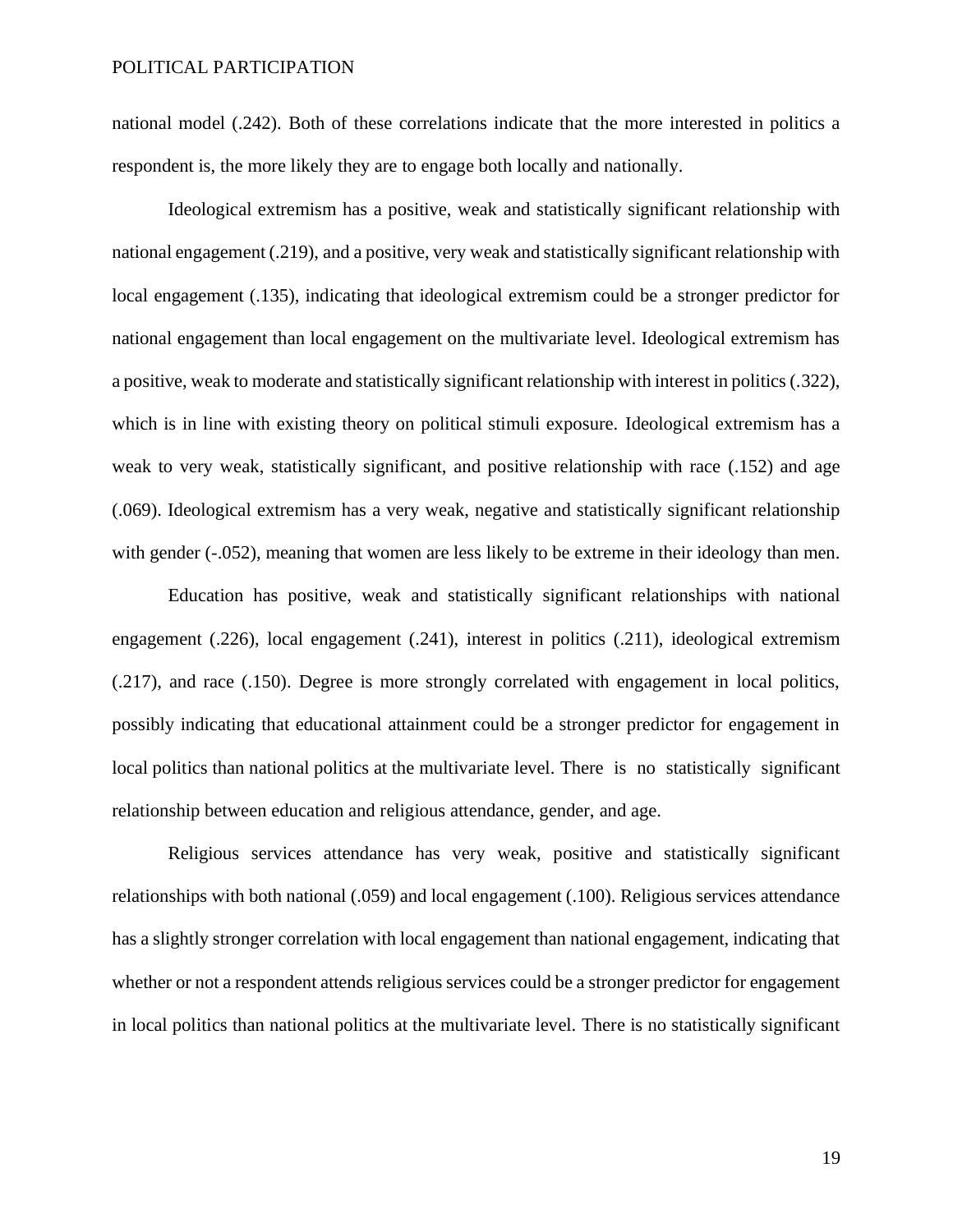relationship between attending religious services and interest in politics, ideological extremism, and degree.

#### \*\*\*Insert Table 2. about here\*\*\*

The two-model regression *F*-test results (see Table 3), show that both the national (60.329) and local participation (96.286) regression equations are statistically significant at the  $p < 0.01$  level. For the national model, the *R*<sup>2</sup> value is .164, therefore about 16 percent of the variation in the national participation index is explained by the independent and control variables. The strongest predictor for the national participation model is the interest in politics variable with a standardized regression coefficient of .260, followed by degree (.144), age (.099), ideological extremism (.094), and religious attendance (.046). The gender and race variables were not significant in the national engagement regression model.

#### \*\*\* Insert Table 3. about here\*\*\*

For the local model, the R<sup>2</sup> value is .109, therefore about 11 percent of the variation in the local participation index is explained by the independent and control variables (Table 3). The strongest predictor for the local participation model is degree (.192), followed by interest in politics (.184), religious attendance (.089), and finally women (.042). Ideological extremism, age, and race were not significant in the local participation engagement model.

These findings support the three hypotheses that (1) the more interested in politics a respondent is, the more likely it is that they will participate in national politics, (2) the more interested in politics a respondent is, the more likely it is that they will participate in local politics, (3) the more extreme a respondent's self-identified political ideology, the more likely they are to participate in national politics.

#### DISCUSSION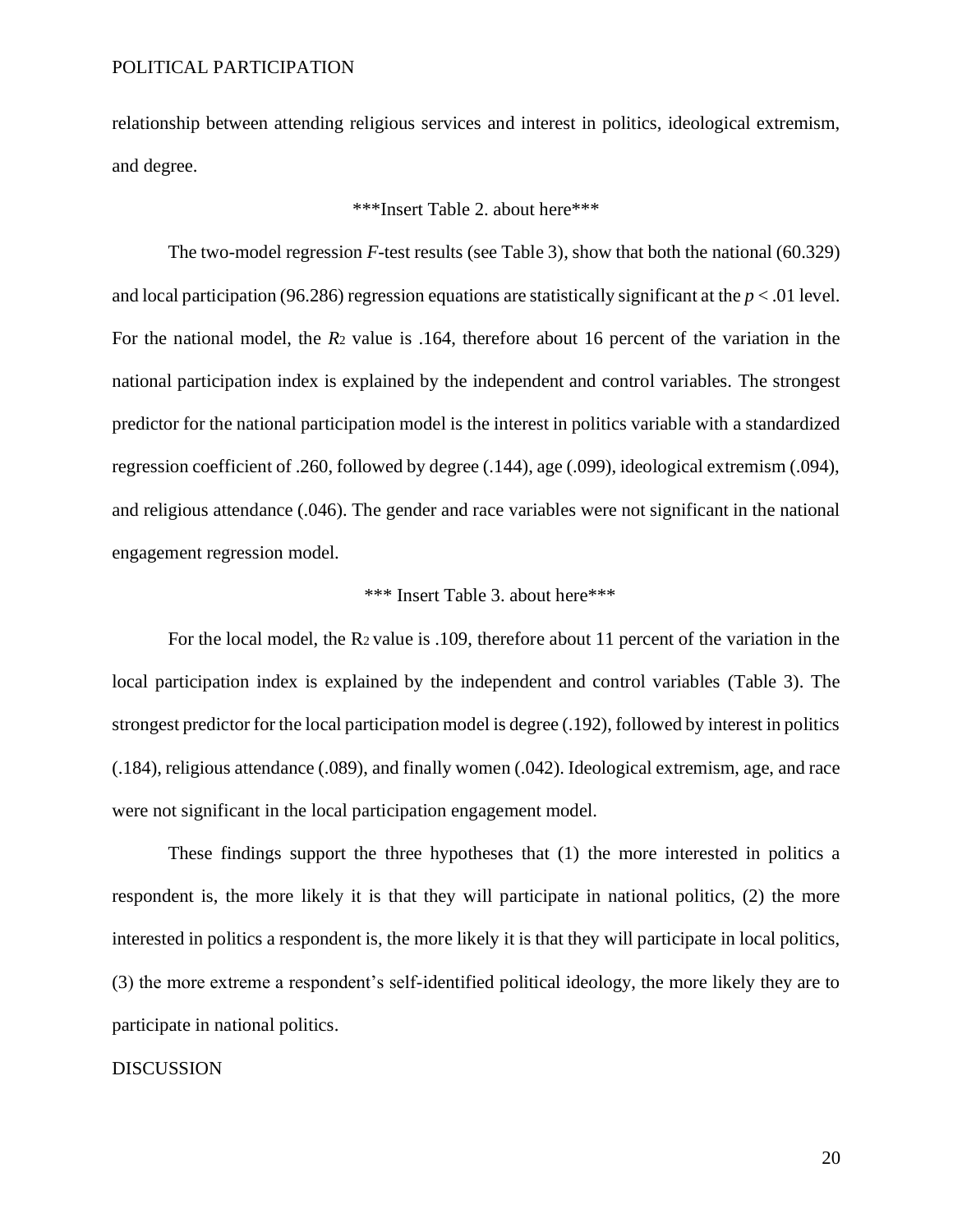The results of this study find general support for existing theory and literature on local and national political participation. The more interested in politics, ideologically extreme, and educated the respondent is, the more likely it is they will participate in politics. However, the distinctive finding uncovered by this analysis point to the difference between participation in national politics and local politics.

Both regression models were statistically significant, yet, the local model looked different from the national model regarding the strength of each independent and control variable and which variables were statistically significant at the *p* < .01 level. Most notably, the ideological extremism variable was a statistically significant predictor in the national model but had no statistically significant impact in the local participation model. Additionally, degree was the strongest predictor in the local participation model whilst interest in politics was the strongest predictor in the national participation model (Table 3). Existing theory on political participation posits that if an individual identifies strongly with a particular party or ideology, has more education, and has a greater expressed interest in politics, they are more likely to expose themselves to political stimuli, increasing the likelihood of their participation in politics. These theories are meant to apply to both national and local engagement. Therefore, there is an expectation that these three variables would have a similar impact on both spheres of political participation. The results of this analysis refute that expectation, and it appears that existing theory is more suited to understanding participation in nation-wide politics rather than local or municipal political participation.

While theory on exposure to political stimuli does not outline the expected differences in local and national participation, previous literature has been successful in filling some of these gaps. Looking again at Table 3, the local engagement regression model displays gender as a statistically significant predictor (which was not significant on the national level) and religious

21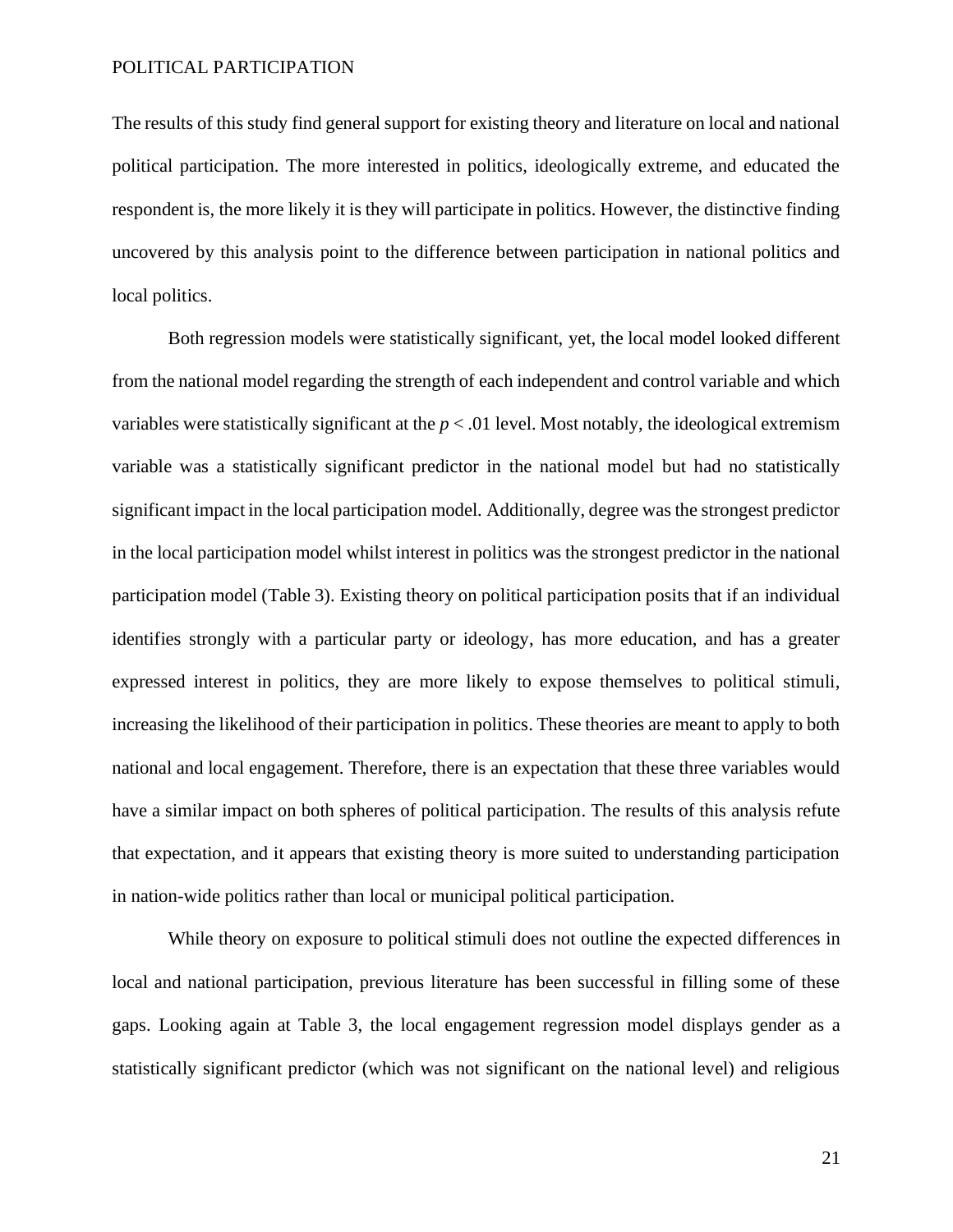participation was a stronger predictor in the local participation model than it was in the national participation model.

Coffé (2013) discusses gender differences in political participation and ultimately finds that women engage more in local politics than men do and are less likely to be interested in politics than men. This finding is supported in this study in the bivariate and multivariate analyses. As shown in Table 2, the gender variable 'women' has a negative, weak and statistically significant relationship with interest in politics, meaning that women have less expressed interest in politics than male respondents. In the local participation regression model in Table 3, the standardized correlation coefficient is positive and statistically significant at the  $p < .01$  level signifying that women participate in local politics at higher rates than men.

The race dummy variable, white and non-white, was not significant in the local or national regression model as shown in Table 3. However, the race variable had statistically significant yet generally weak to moderate relationships with both dependent variables and all three independent variables, as shown in the bivariate correlations in Table 2. Of these correlations, the three strongest correlations with race were with ideological extremism (.152) age (.156), and interest in politics (.150). These correlations are larger than the correlations between race and the two dependent variables, indicating that ideological extremism, age, and interest in politics are all potential intervening variables on the relationship between race and political participation locally and nationally. This finding is supported by Shaw et al.'s (2019) findings that white people on average express greater interest in politics and are more extreme in their ideology.

Overall, the findings support my hypotheses as well as previous literature on these topics. However, the existing theory on political engagement may not be adequate for conceptualizing both local and national political engagement.

22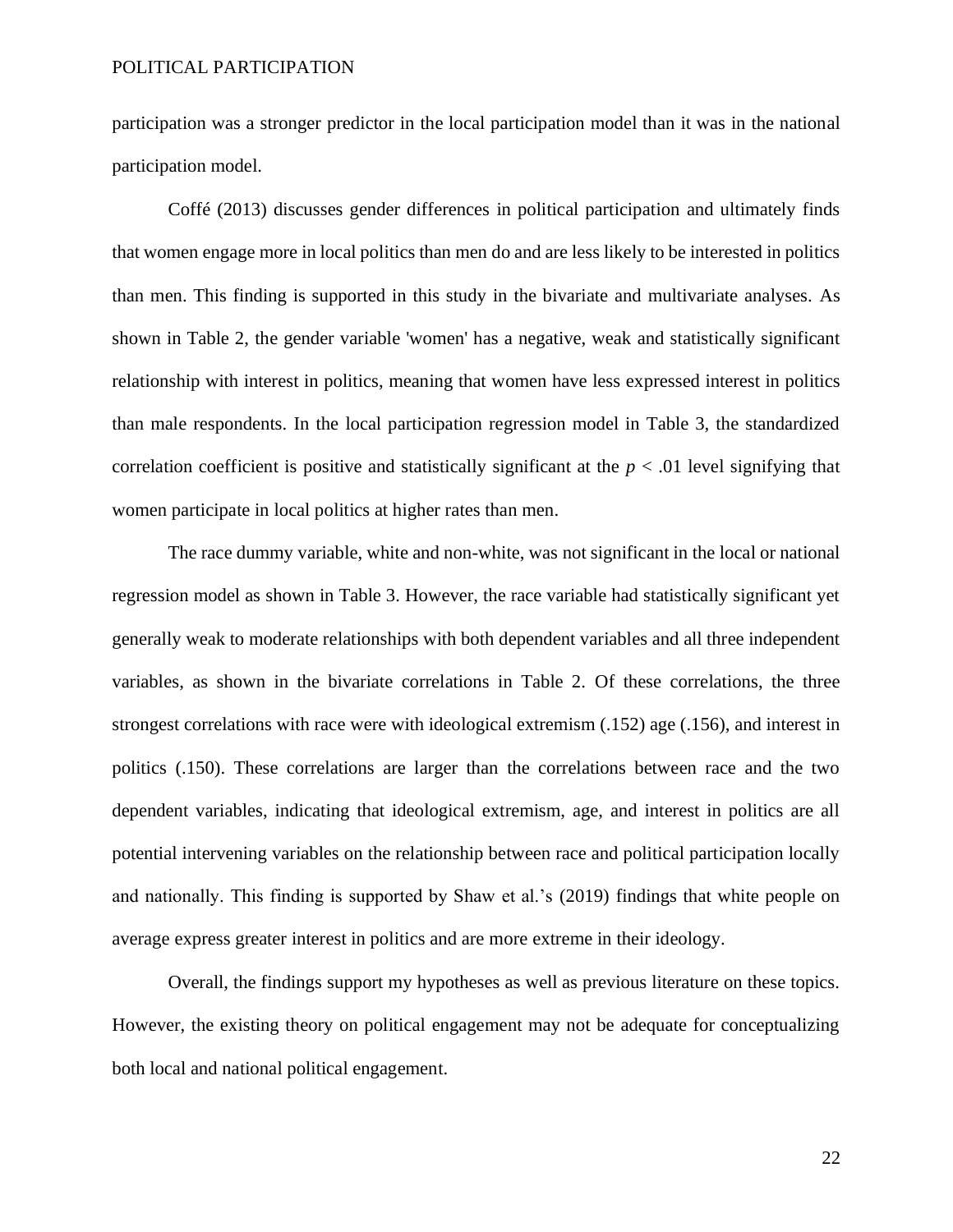#### **CONCLUSION**

The aim of this study was to examine the relationship between interest in politics, ideological extremism, education, and political participation. Political participation was broken down into both local and national participation in order to compare the effects of the independent variables on both spheres of participation to determine whether they were affected in similar ways by the same variables. Using the American National Elections Time Series Study from 2016 (*N* = 3447), I hypothesized that (1) the more interested in politics a respondent is, the more likely it is that they will participate in national politics, (2) the more interested in politics a respondent is, the more likely it is that they will participate in local politics, (3) the more extreme a respondent's selfidentified political ideology, the more likely they are to participate in national politics. Furthermore, the similarities and differences between local and national political participation were explored. This study finds that on average, United States citizens participate less in local politics than national politics. The multivariate regression model (Table 3) for local politics ( $R_2$  = .109) is statistically significant  $(p < .01)$  yet weaker than the regression model for national politics  $(R_2 = .164)$ , indicating that the independent and control variables are better equipped to explain variation in national participation. Interest in politics was a statistically significant  $(p < .01)$ predictor for both national and local participation which supports the first and second hypotheses. Ideological extremism was a statistically significant  $(p < .01)$  predictor for participation in national politics, which supports the third hypothesis.

The implications of these findings are based in the importance of local political participation in society. As globalization increases and the United States becomes more connected through media and technology, there appears to be less emphasis on the importance of engaging within our local communities. Presidential administrations, supreme court justices, and other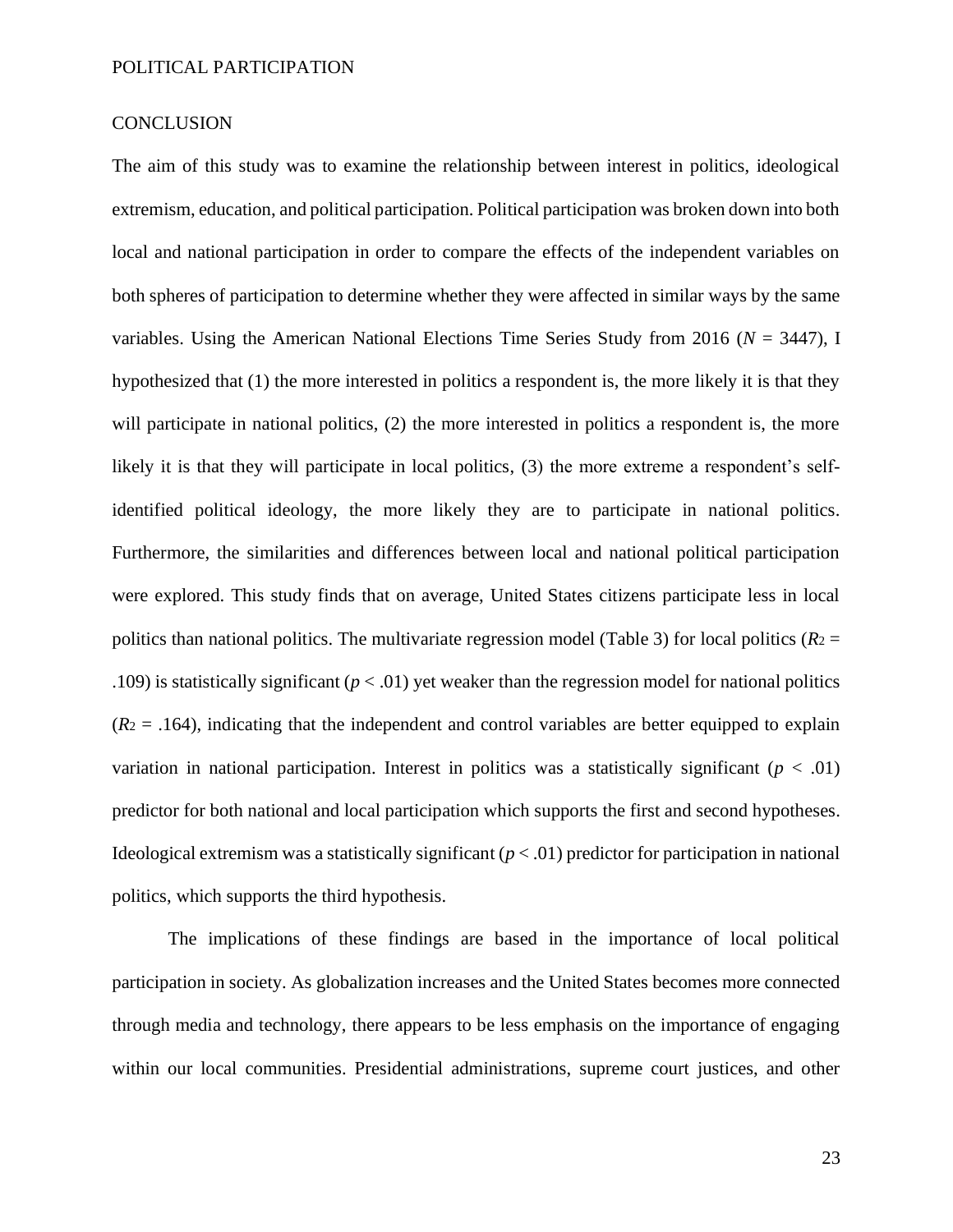important federal officials and agencies often receive the most attention in news media, and as a result are often understood as the most pressing and important positions in our government. The lack of attention on local politics can be attributed to the decline in local newspapers in recent years. Eighteen hundred local print newspapers have closed their doors or merged between 2004 and 2018 in the United States (Brown 2018). All levels of government need strong independent press and journalists investigating of the systems and institutions upon which citizens rely the most. This is not to say that local journalism has always been free of corruption, but the current trend is minimizing the presence of local journalism altogether. In a Pew Research study released in March of 2019, over half of the respondents reported that their current local news sources primarily cover an area that they do not live in, such as a nearby city (Mitchell et al. 2019). It is on the local level where an individual's voice is more likely to be heard by a representative or official. If citizens are disconnected from their local communities and systems of governance, it is much harder to engage within those systems. What happens in our local communities is often impacted by patterns occurring across the nation, but local politics enables citizens to have more control over their everyday reality. These types of efforts are often less feasible in large-scale and national political efforts and campaigns.

The most notable limitation of this study was the absence of a question from the ANES on whether or not a respondent voted in their local elections. This would have contributed to a more accurate measure of local participation especially in comparison to the national participation index which includes a question about whether or not the respondent voted in the presidential election in 2012. Additionally, it is important to reiterate that this study was conducted using data collected in the context of the 2016 presidential election. Because this election was unprecedented in a number of ways, it is possible that the results from this analysis may be somewhat of an anomaly.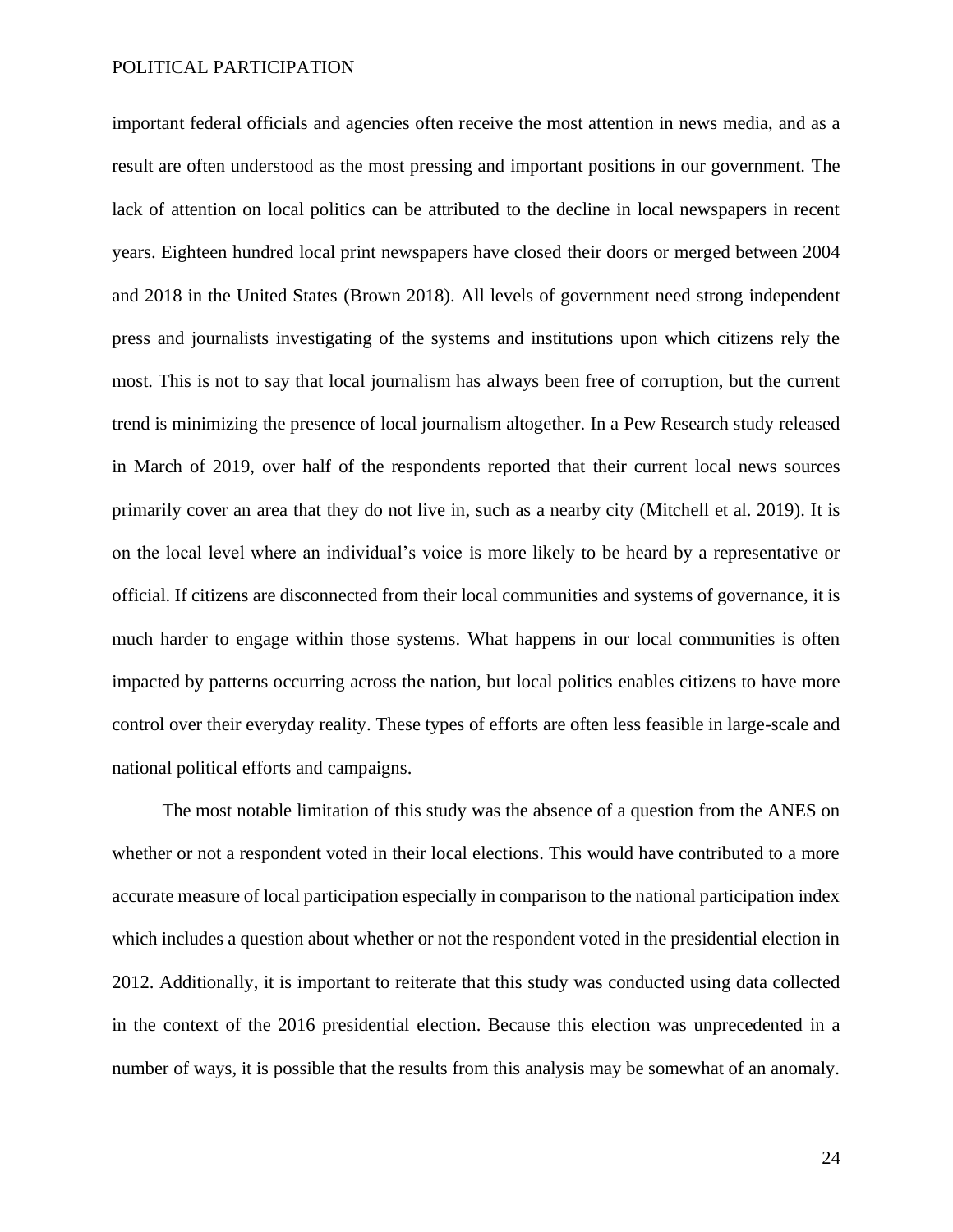That being said, it would be wise for future research to consider analyzing patterns of participation over time. This would help control for the effects of a particular political climate as well as analyze changes and consistencies in participation over time. Future research should also consider incorporating some additional control or independent variables such as media use, volunteerism, income, associational belonging, and workforce status. The addition of these variables could aid in further disentangling the many reasons why citizens may participate in politics. Overall, there is a need for more research on local political participation and engagement to better understand the differences between local and national participation.

All citizens should be concerned with what is happening in their own backyards. Everything from infrastructure, to schools, to how the district maps are drawn when voting in national elections, is determined by local and state-level political representatives and officials. Local politics are just as important as national politics, and it is imperative that we as citizens work to harness the control we do have over our local communities.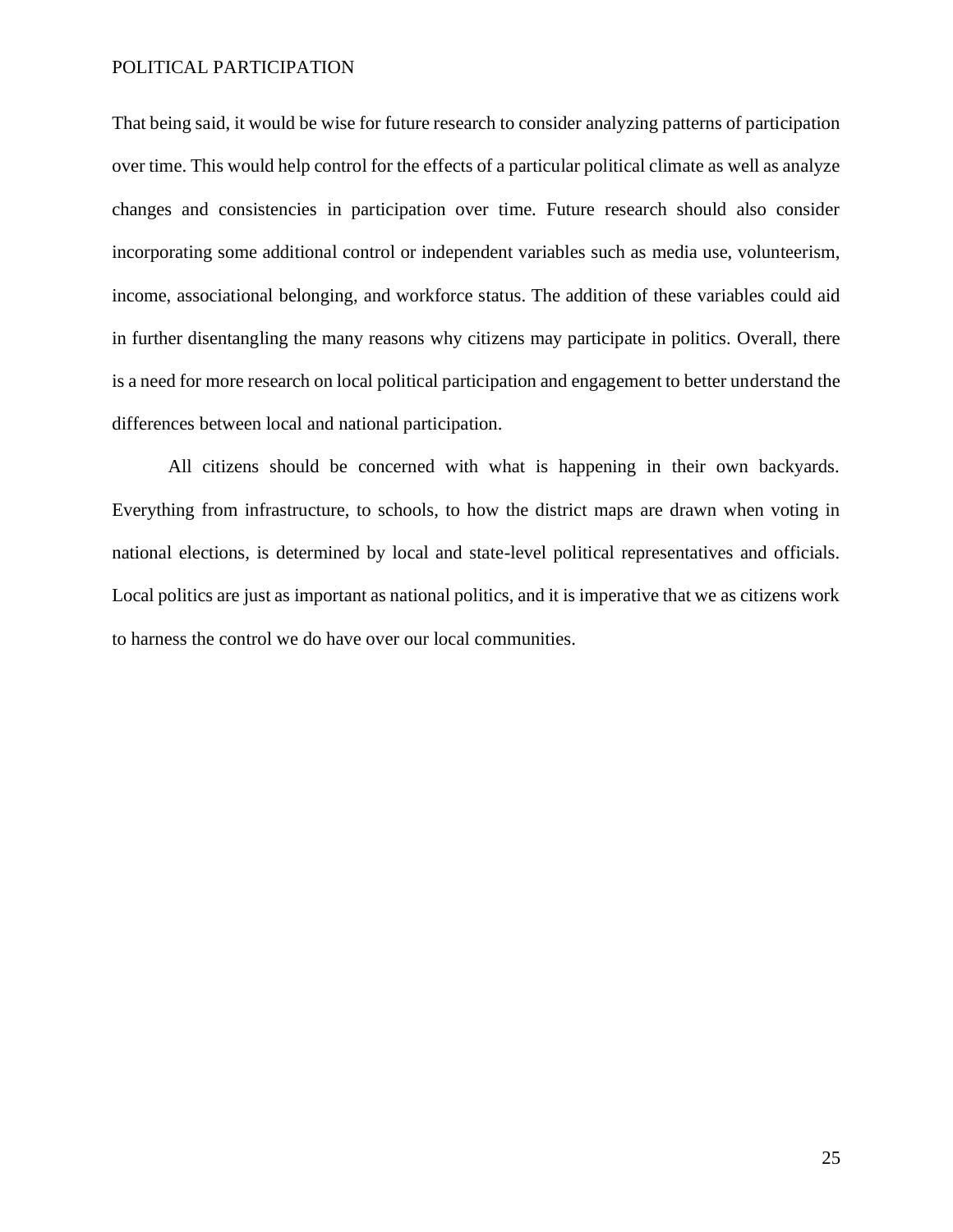#### References

- Almond, Gabriel, and Sidney Verba. 1963. *The Civic Culture; Political Attitudes and Democracy in Five Nations.*Princeton University Press.
- Baldassarri, Delia. 2011. "Partisan Joiners: Associational Membership and Political Polarization in the United States (1974-2004)." *Social Science Quarterly* 92(3):631-655.
- Berelson, Bernard R., Paul F. Lazarsfeld and William N. McPhee. 1954. *Voting.* Chicago, IL: University of Chicago Press.
- Boulianne, Shelley. 2016. "Online News, Civic Awareness, and Engagement in Civic and Political Life." *New Media & Society* 18(9):1840-1856.
- Brown, Taylor K. 2018. "Why Local US Newspapers are Sounding the Alarm." *BBC,* Jul 9,
- Campbell, Angus. 1960. *The American Voter.* New York, NY [u.a.]: Wiley.
- Campbell, Angus, Gerald Gurin and Warren E. Miller. 1954. *The Voter Decides.* Evanston, IL: Row, Peterson and Company.
- Campbell, Colin, and Jonathan Horowitz. 2016. "Does College Influence Sociopolitical Attitudes?" *Sociology of Education* 89(1):40-58.
- Chang, Wen-Chun. 2018. "Media use and Satisfaction with Democracy: Testing the Role of Political Interest." *Social Indicators Research* 140(3):999-1016.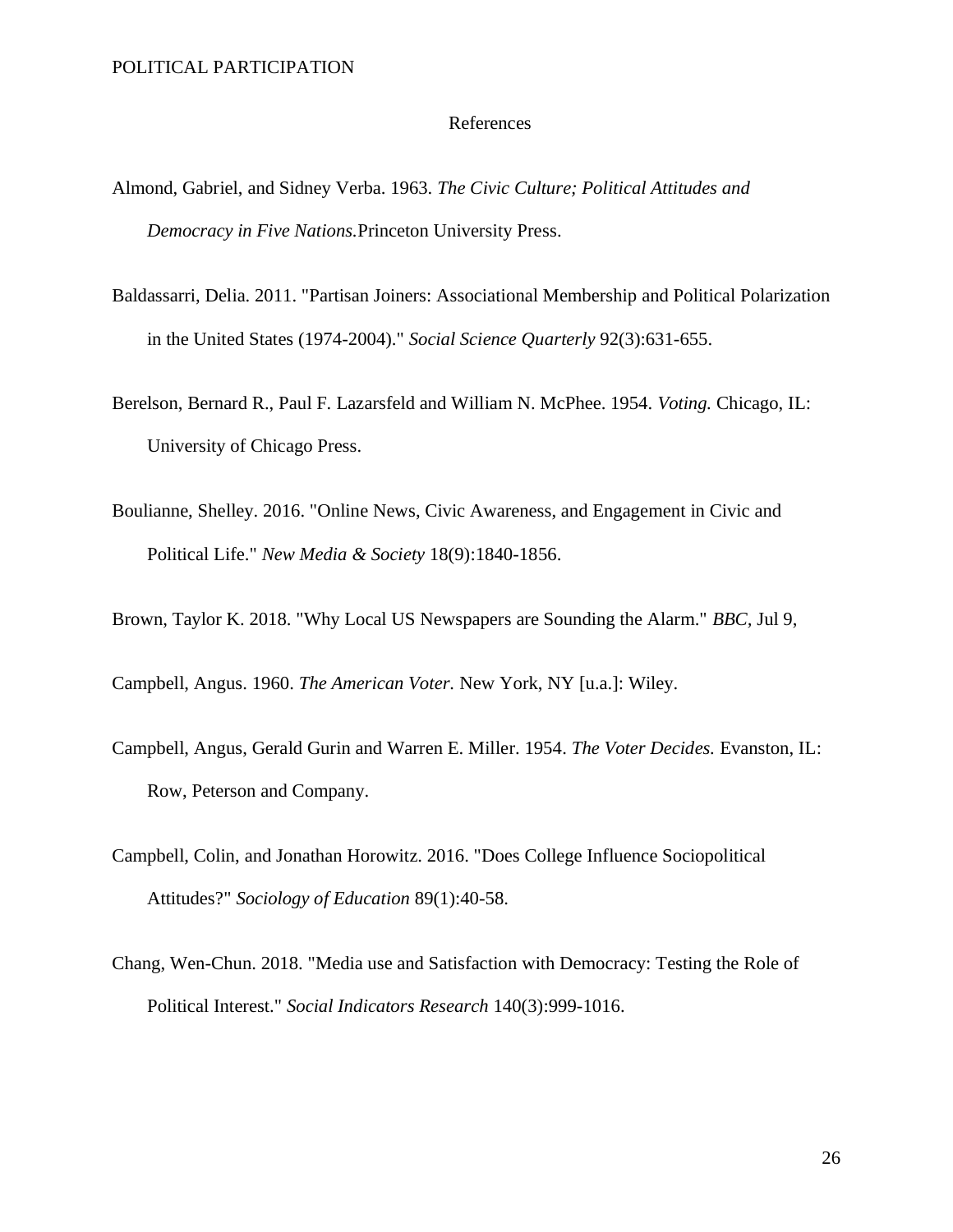- Coffé, Hilde. 2013. "Women Stay Local, Men Go National and Global? Gender Differences in Political Interest." *Sex Roles* 69(5-6):323-338.
- Farnsley, Arthur E., 2000. "Local Baptists, Local Politics: Churches and Communities in the Middle and Uplands South." *Sociology of Religion* 61(3):340-355.
- Fitzgerald, Scott T., and Ryan E. Spohn. 2005. "Pulpits and Platforms: The Role of the Church in Determining Protest among Black Americans." *Social Forces* 84(2):1015-1048.
- Gil, de Z., and Trevor Diehl. 2019. "News Finds Me Perception and Democracy: Effects on Political Knowledge, Political Interest, and Voting." *New Media & Society* 21(6):1253- 1271.
- Hauser, Seth M. 2000. "Education, Ability, and Civic Engagement in the Contemporary United States." *Social Science Research* 29(4):556-582.
- Horowitz, Jonathan. 2015. "Doing Less with More: Cohorts, Education, and Civic Participation in America." *Social Forces* 94(2):747-774.
- Hubbell, Larry. 2013. "Citizen Engagement at the Municipal Level: Some Reservations about its Institutionalization." *Socialiniai Tyrimai* 2013(3):41-50.
- Laurison, Daniel. 2015. "The Willingness to State an Opinion: Inequality, Don't Know Responses, and Political Participation." *Sociological Forum* 30(4):925-948.
- ------. 2016. "Social Class and Political Engagement in the United States." *Sociology Compass* 10(8):684-697.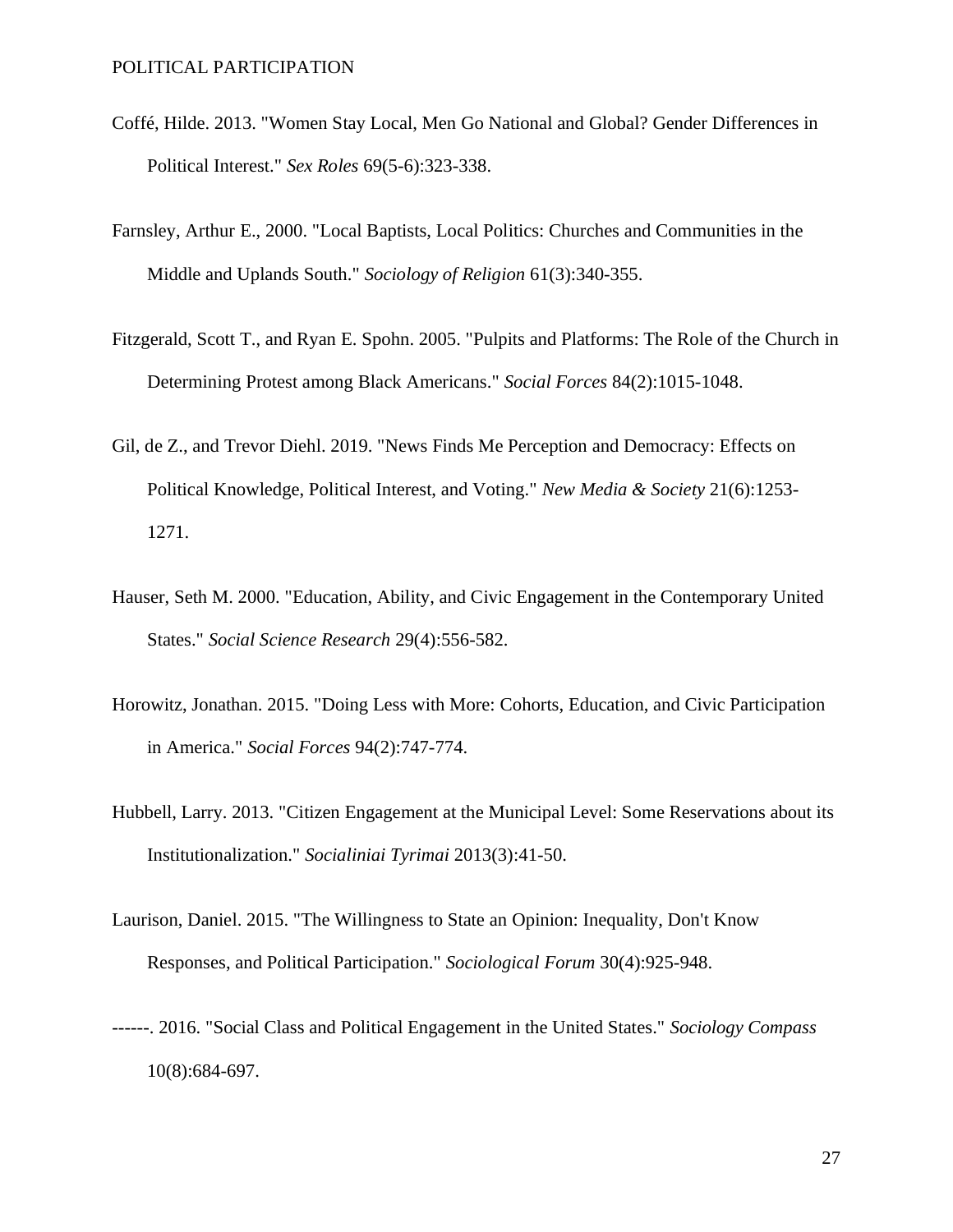- Lazarsfeld, Paul F., Bernard Berelson and Hazel Gaudet. 1944. *The Peoples' Choice.* New York: Duell, Slone, and Pearce.
- Levine, Jeremy R. 2017. "The Paradox of Community Power: Cultural Processes and Elite Authority in Participatory Governance." *Social Forces* 95(3):1155-1179.
- Levine, Jeremy R., Theodore S. Leenman, Carl Gershenson and David M. Hureau. 2018. "Political Places: Neighborhood Social Organization and the Ecology of Political Behaviors." *Social Science Quarterly (Wiley-Blackwell)* 99(1):201-215.
- Levinsen, Klaus, and Carsten Yndigegn. 2015. "Political Discussions with Family and Friends: Exploring the Impact of Political Distance." *Sociological Review Monograph* 63:72-91.

Milbrath, Lester W. 1965. *Political Participation.*Chicago: Rand McNally.

- Mitchell, Amy, Katerina E. Matsa, Rachel Weisel and Hannah Klein. 2019. *For Local News, Americans Embrace Digital but Still Want Strong Community Connection.* Pew Research Center [\(https://www.journalism.org/2019/03/26/for-local-news-americans-embrace-digital](https://www.journalism.org/2019/03/26/for-local-news-americans-embrace-digital-but-still-want-strong-community-connection/)[but-still-want-strong-community-connection/\)](https://www.journalism.org/2019/03/26/for-local-news-americans-embrace-digital-but-still-want-strong-community-connection/).
- Morris, David S., and Jonathan S. Morris. 2017. "Evolving Learning: The Changing Effect of Internet Access on Political Knowledge and Engagement (1998-2012)." *Sociological Forum* 32(2):339-358.
- Pacewicz, Josh. 2015. "Playing the Neoliberal Game: Why Community Leaders Left Party Politics to Partisan Activists." *American Journal of Sociology* 121(3):826-881.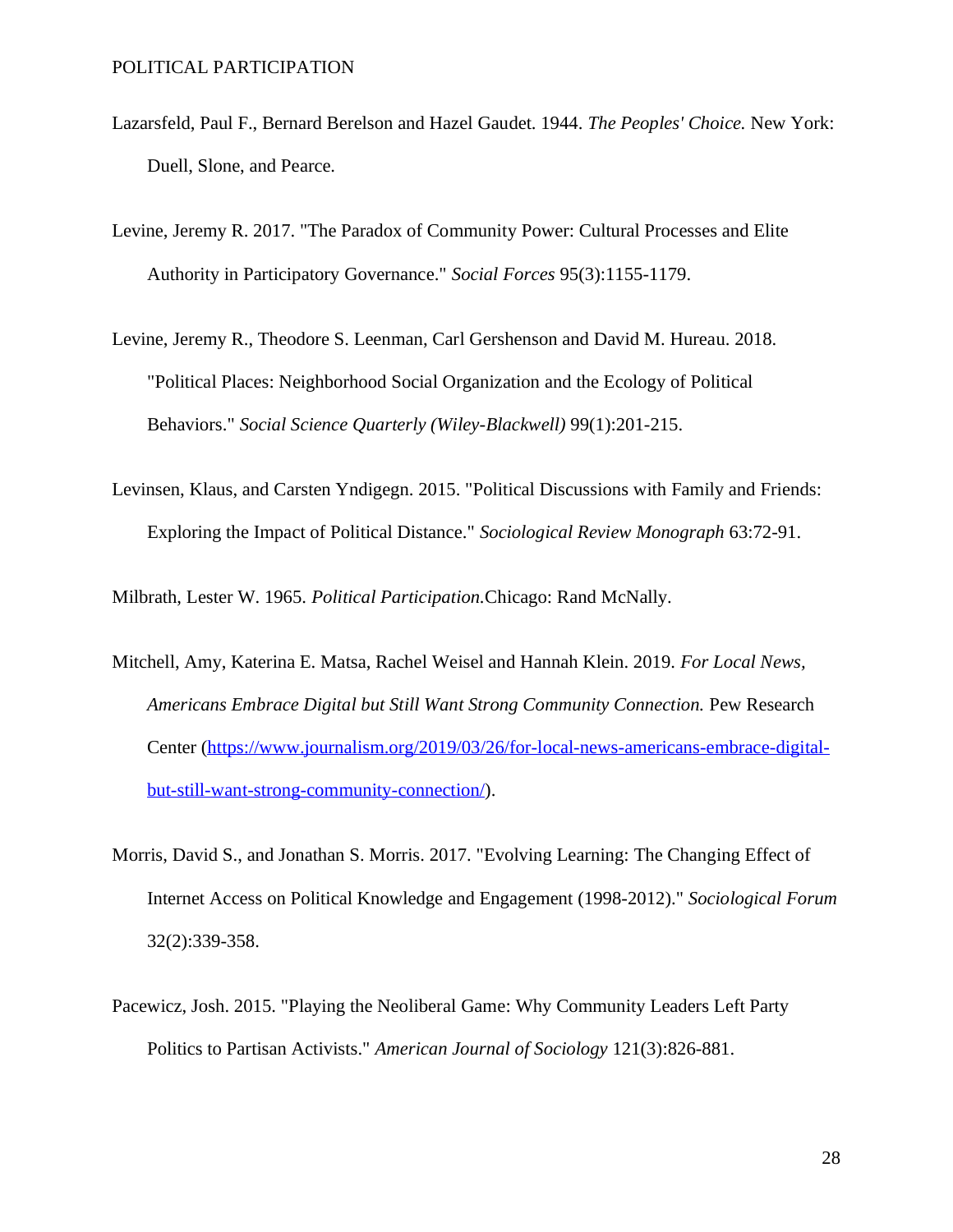- Robnett, Belinda, and James A. Bany. 2011. "Gender, Church Involvement, and African-American Political Participation." *Sociological Perspectives* 54(4):689-712.
- Schwadel, Philip. 2012. "Race, Class, Congregational Embeddedness, and Civic and Political Participation." *Research in the Sociology of Work* 23:253-279.
- Shaw, Todd C., Kirk A. Foster and Barbara H. Combs. 2019. "Race and Poverty Matters: Black and Latino Linked Fate, Neighborhood Effects, and Political Participation." *Politics, Groups & Identities* 7(3):663-672.
- Swanson, Louis E. 2001. "Rural Policy and Direct Local Participation: Democracy, Inclusiveness, Collective Agency, and Locality-Based Policy." *Rural Sociology* 66(1):1-21.
- Weber, Lori M., Alysha Loumakis and James Bergman. 2003. "Who Participates and Why?: An Analysis of Citizens on the Internet and the Mass Public." *Social Science Computer Review* 21(1):26-42.
- Whitford, Andrew B., Jeff Yates and Holona L. Ochs. 2006. "Ideological Extremism and Public Participation." *Social Science Quarterly* 87(1):36-54.
- Wolfsfeld, Gadi, Moran Yarchi and Tal Samuel-Azran. 2016a. "Political Information Repertoires and Political Participation." *New Media & Society* 18(9):2096-2115.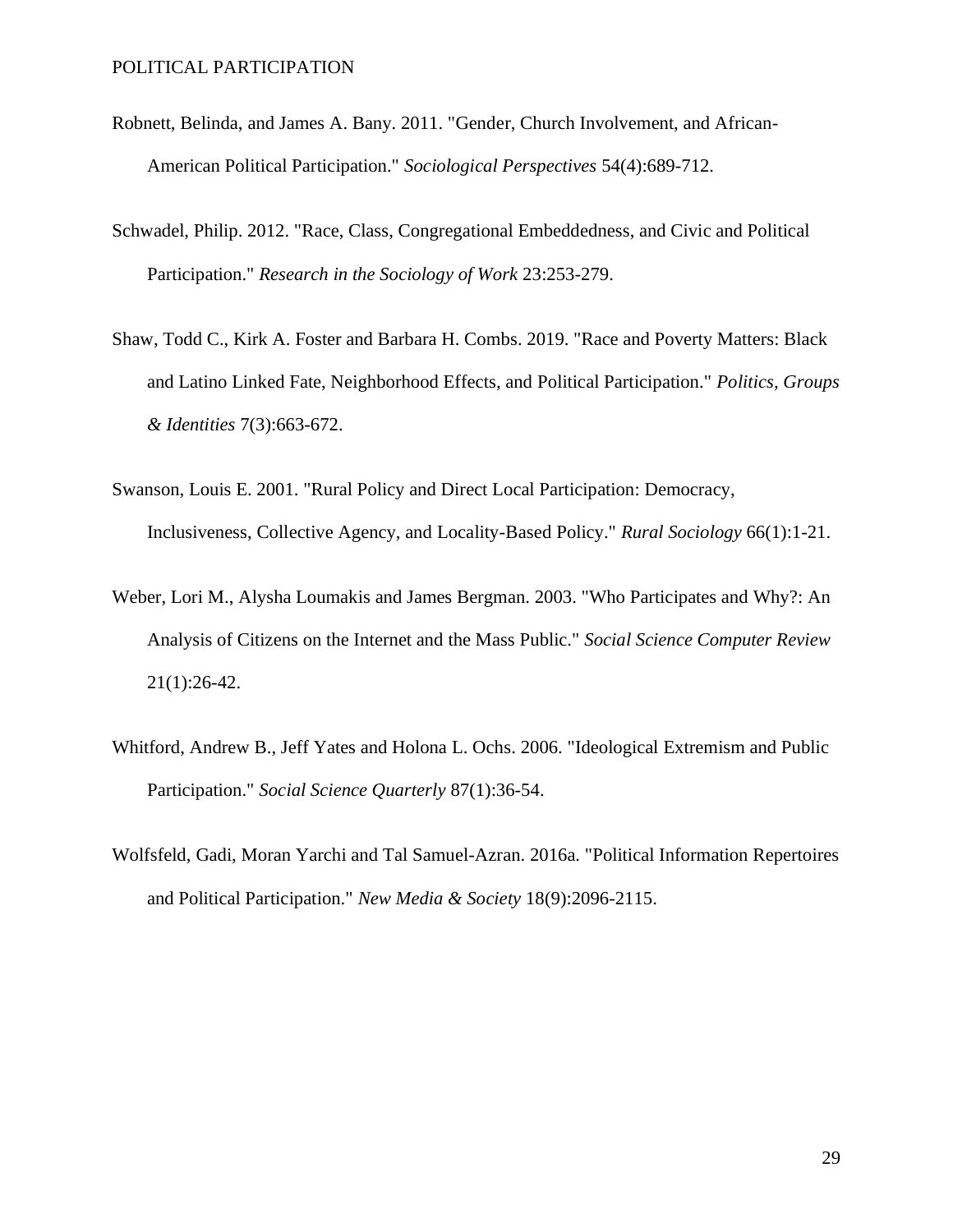| Variable                           | Mean  | <b>SD</b> | Min                       | Max                        |
|------------------------------------|-------|-----------|---------------------------|----------------------------|
| Participation in Local Politics    | .86   | 1.102     | 0 (no participation)      | 4 (high participation)     |
| Participation in National Politics | 1.05  | .718      | $0$ (no participation)    | 4 (high participation)     |
| Interest in Politics               | 2.82  | .774      | 1 (not at all interested) | 4 (very interested)        |
| Ideological Extremism              | 2.03  | 1.005     | 1 (moderate)              | 4 (extreme)                |
| Education                          | 10.76 | 1.902     | 1 (less than 1st grade)   | 15 (Doctorate degree)      |
| Religious Attendance               | .59   | .490      | 0 (does not attend)       | 1 (does attend)            |
| White                              | .73   | .444      | $0$ (non-white)           | 1 (white)                  |
| Woman                              | .53   | .499      | $0$ (male)                | 1 (female)                 |
| Age                                | 49.39 | 17.599    | 18 (18 years old)         | 90 (90 years old or older) |

Table 1. Descriptive Statistics for Dependent, Independent, and Control Variables (*N*=3447)

Table 2. Bivariate Correlations Local and National Engagement on All Other Variables

(*N*=3447)

| Variable Name            | Local<br>Engagement | Interest in<br>Politics | Ideological<br>Extremism | Degree   | Religious<br>Attendance | White    | Woman    | Age       |
|--------------------------|---------------------|-------------------------|--------------------------|----------|-------------------------|----------|----------|-----------|
| National                 | .418**              | $.343**$                | $.219**$                 | $.226**$ | $.059**$                | $.069**$ | .026     | $.165***$ |
| Engagement               |                     |                         |                          |          |                         |          |          |           |
| Local<br>Engagement      |                     | $.242**$                | $.135**$                 | $.241**$ | $.100**$                | $.052**$ | .028     | $.088**$  |
| Interest in<br>Politics  |                     |                         | $.322**$                 | $.211**$ | .029                    | $.067**$ | $.096**$ | $.191**$  |
| Ideological<br>Extremism |                     |                         |                          | $.217**$ | .015                    | $.152**$ | $.052**$ | $.069**$  |
| Degree                   |                     |                         |                          |          | .015                    | $.150**$ | .005     | .011      |
| Religious<br>Attendance  |                     |                         |                          |          |                         | $.075**$ | $.057**$ | $.071**$  |
| White                    |                     |                         |                          |          |                         |          | .002     | $.156**$  |
| Woman                    |                     |                         |                          |          |                         |          |          | .017      |

\*\**p*<.01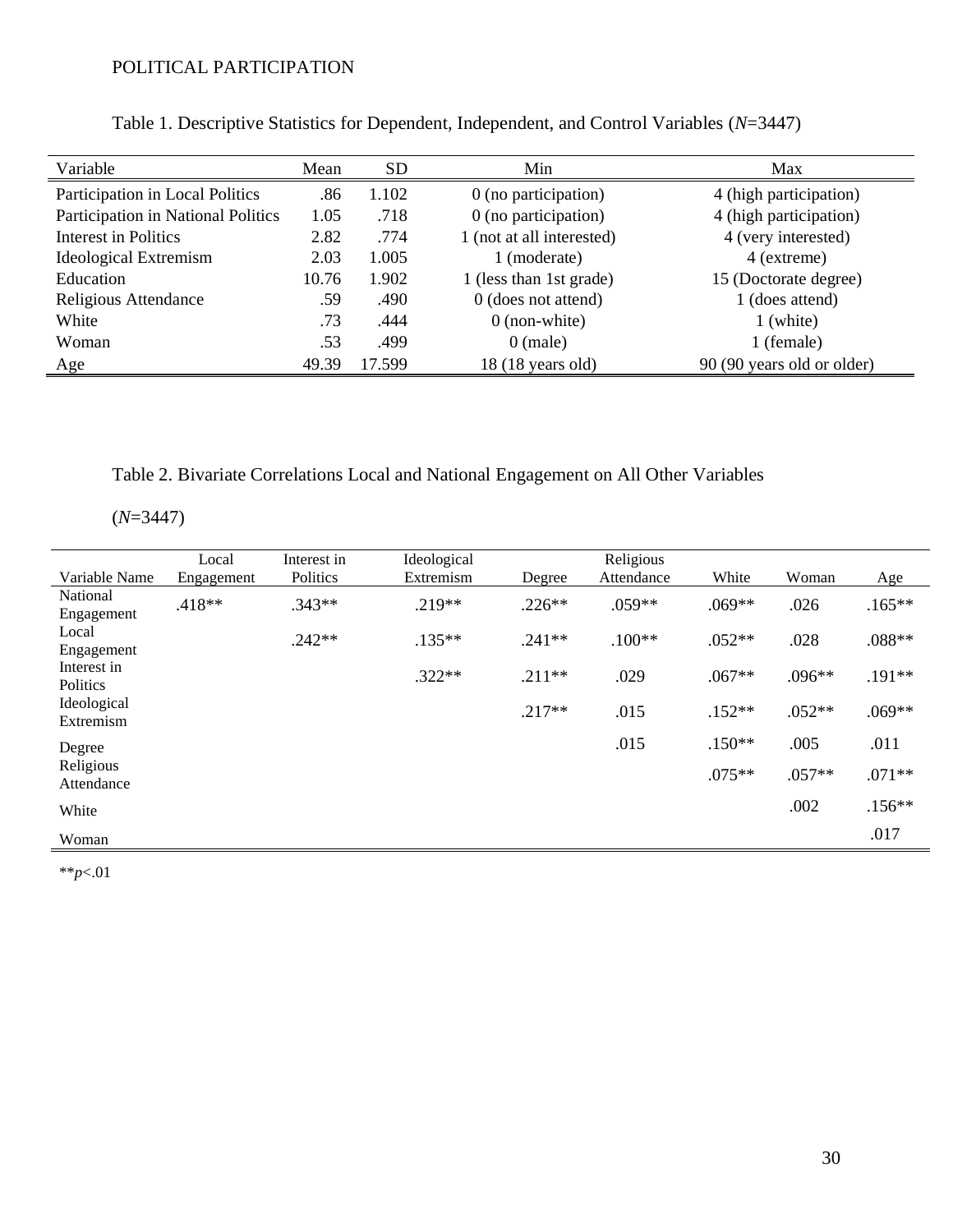| Variables                   | National Engagement | Local Engagement |  |  |
|-----------------------------|---------------------|------------------|--|--|
|                             |                     |                  |  |  |
| <b>Interest in Politics</b> | $.260**$            | $.184**$         |  |  |
| <b>Political Polarity</b>   | $.094**$            | .038             |  |  |
| Degree                      | $.144**$            | $.192**$         |  |  |
| Religious Attendance        | $.046**$            | $.087**$         |  |  |
| White                       | .031                | .006             |  |  |
| Woman                       | .000                | $.042**$         |  |  |
| Age                         | $.099**$            | .041             |  |  |
| R <sub>2</sub>              | .164                | .109             |  |  |
| $\boldsymbol{F}$            | 96.286              | 60.329           |  |  |

Table 3. Multiple Regression of National and Local Engagement on All Variables (*N* = 3447)

 $p < .01**$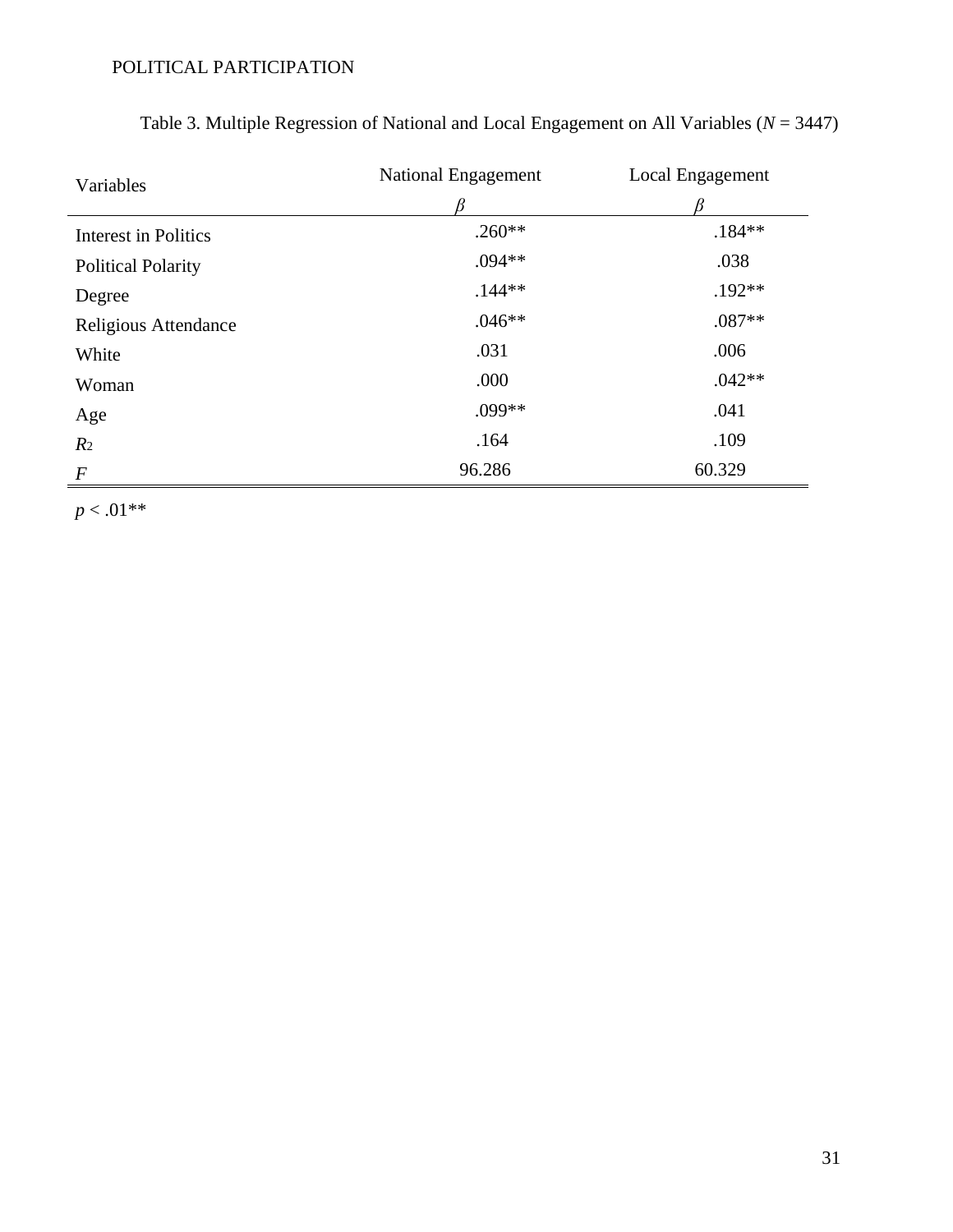



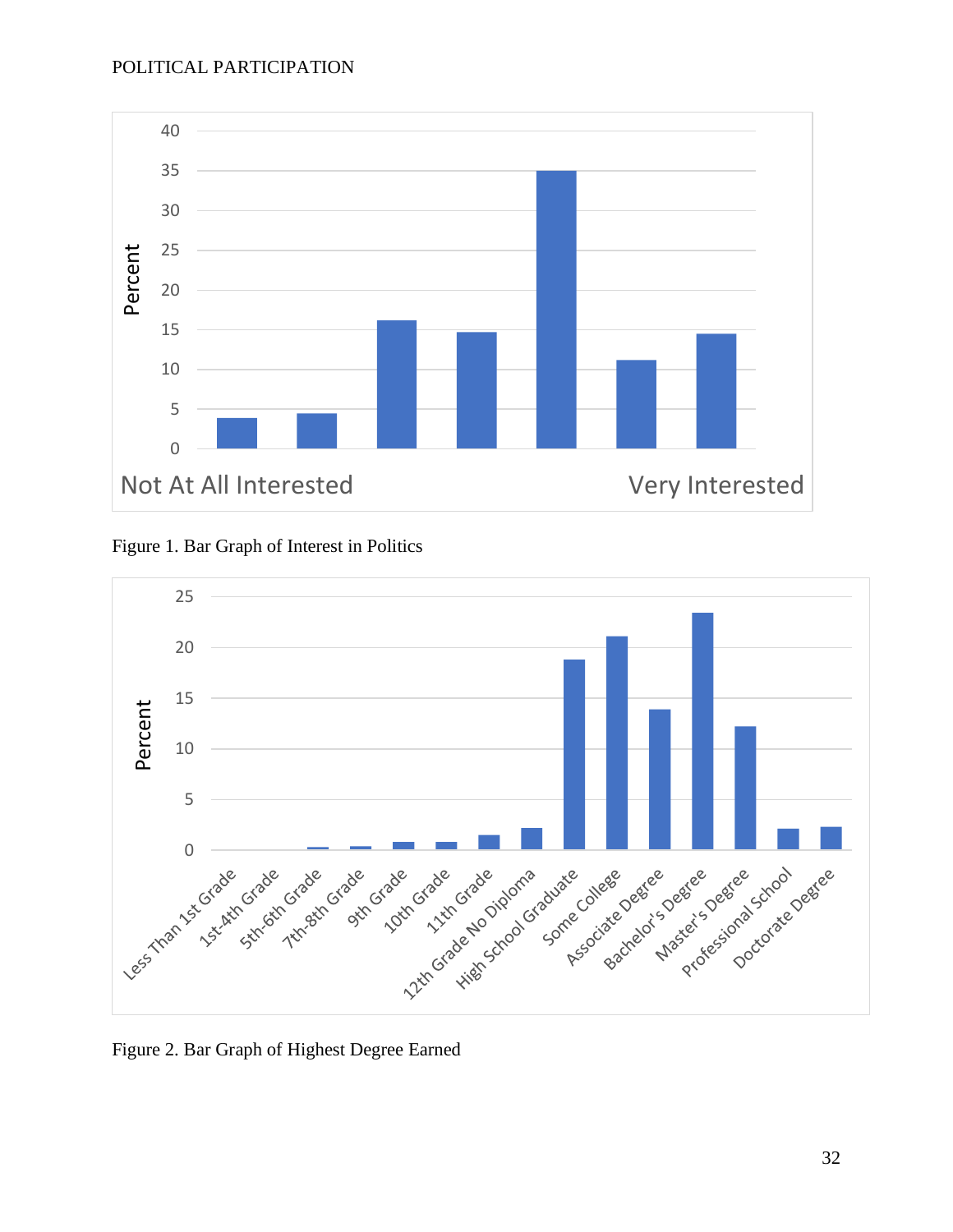

Figure 3. Respondent's Self-Identified Ideological Extremism



Figure 4. Bar Graph of Do You Ever Attend Religious Services?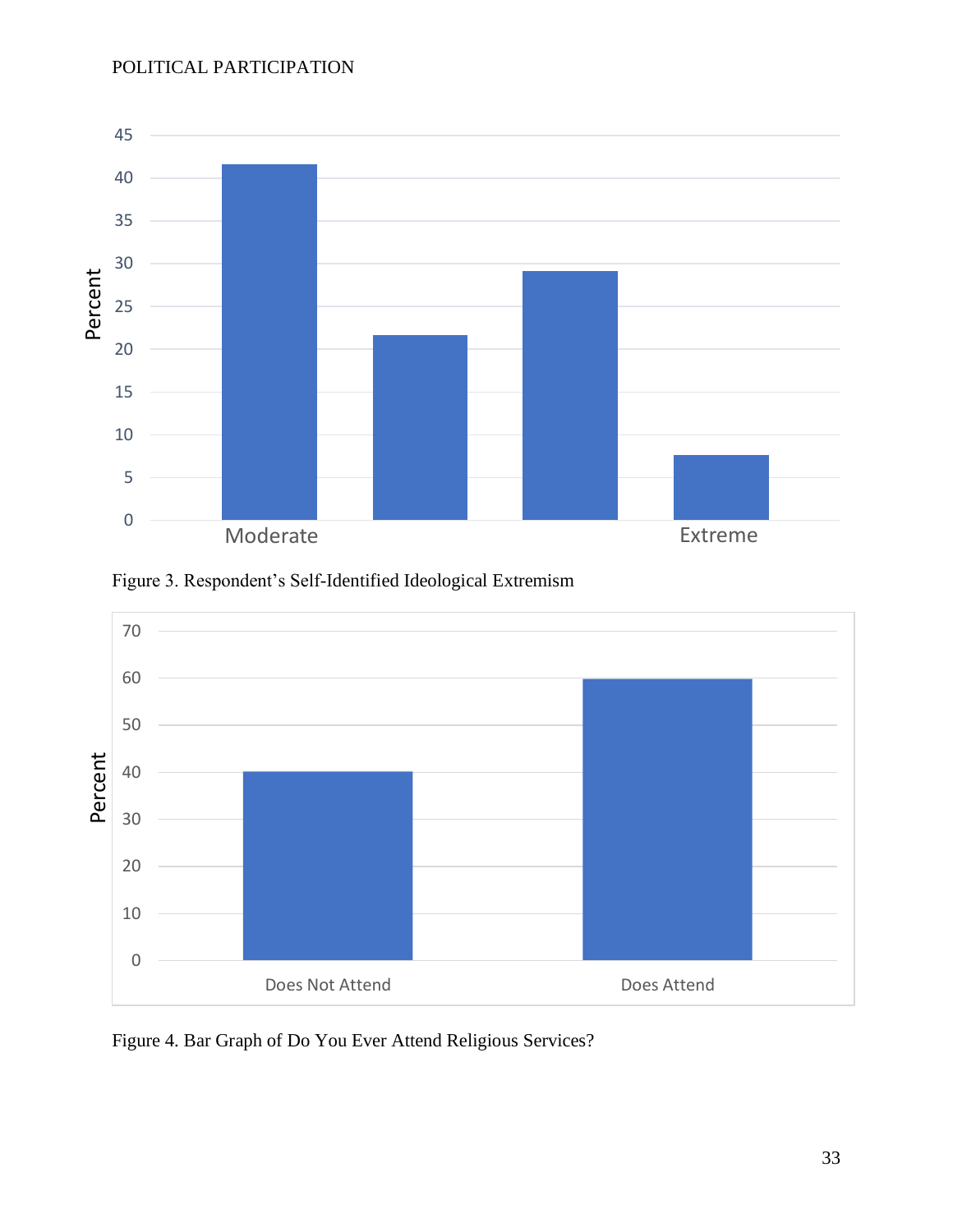

Figure 5. Histogram of Age of Respondent



Figure 6. Bar Graph of Respondent's Self-Identified Race